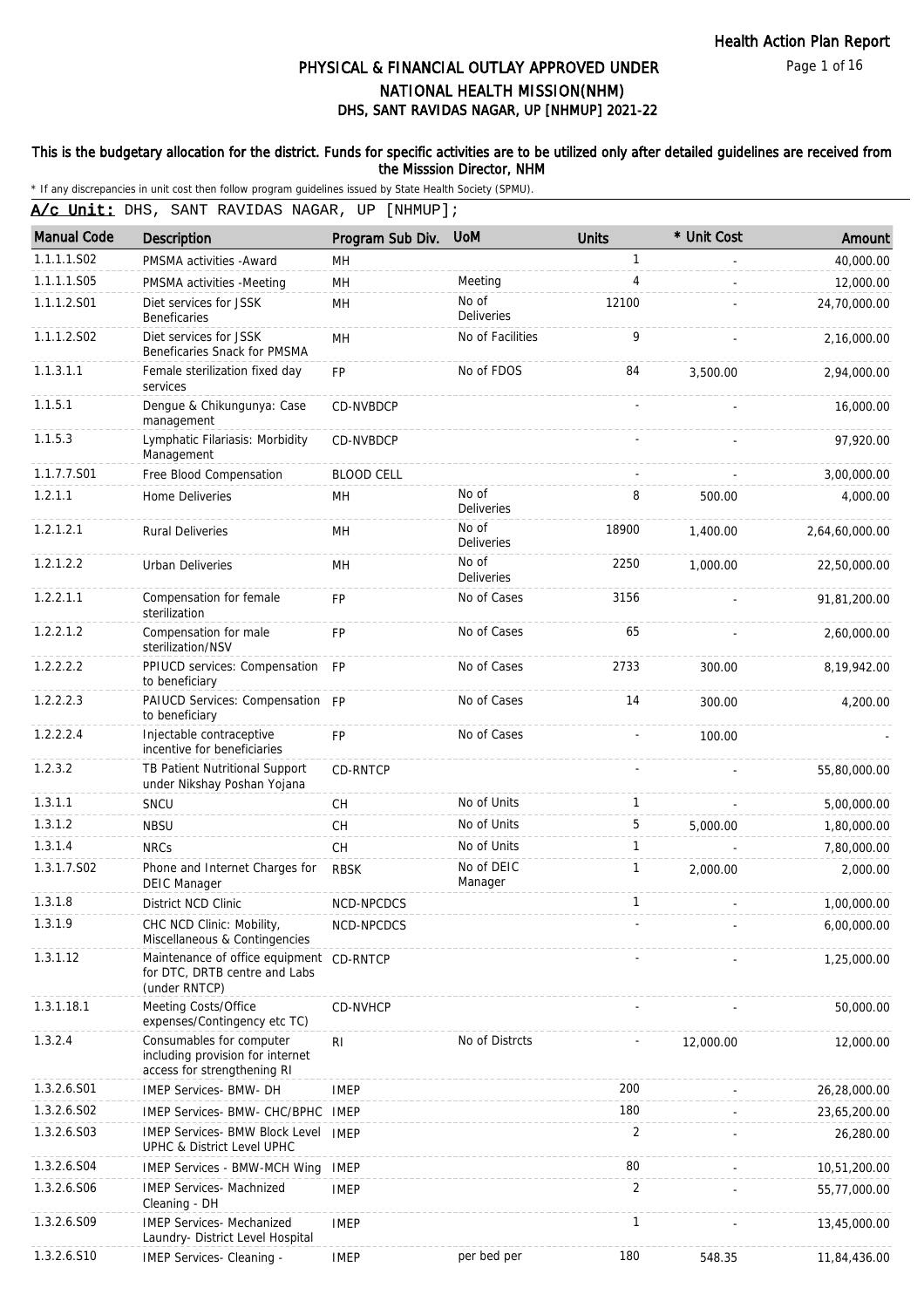Page 2 of 16

## DHS, SANT RAVIDAS NAGAR, UP [NHMUP] 2021-22 PHYSICAL & FINANCIAL OUTLAY APPROVED UNDER NATIONAL HEALTH MISSION(NHM)

### This is the budgetary allocation for the district. Funds for specific activities are to be utilized only after detailed guidelines are received from the Misssion Director, NHM

| <b>Manual Code</b> | Description                                                                                                                                                                                                  | Program Sub Div. | <b>UoM</b>              | <b>Units</b> | * Unit Cost | Amount       |
|--------------------|--------------------------------------------------------------------------------------------------------------------------------------------------------------------------------------------------------------|------------------|-------------------------|--------------|-------------|--------------|
|                    | CHC/BPHC                                                                                                                                                                                                     |                  | month                   |              |             |              |
| 1.3.2.6.S11        | IMEP Services-Cleaning - MCH<br>Wing                                                                                                                                                                         | <b>IMEP</b>      | per bed per<br>month    | 80           | 548.35      | 5,26,416.00  |
| 1.3.2.6.S17        | <b>IMEP Services- Mechanized</b><br>Laundry- MCH Wing (100 Bed)                                                                                                                                              | <b>IMEP</b>      |                         | $\mathbf{1}$ |             | 13,45,000.00 |
| 2.2.1              | POL for Family Planning/ Others                                                                                                                                                                              | <b>FP</b>        | No of FDOS              | 84           | 1,000.00    | 84,000.00    |
| 2.2.3              | Mobility support for RBSK Mobile RBSK<br>health team                                                                                                                                                         |                  | No of Vehicle           | 12           | 33,000.00   | 47,52,000.00 |
| 2.2.4              | Support for RBSK: CUG<br>connection per team and rental                                                                                                                                                      | <b>RBSK</b>      | No of Team              | 12           | 200.00      | 28,800.00    |
| 2.2.10             | Kala-azar Case search/ Camp<br>Approach:<br>Mobility/POL/supervision                                                                                                                                         | CD-NVBDCP        |                         |              |             | 80,000.00    |
| 2.2.11             | Any Other                                                                                                                                                                                                    |                  |                         |              |             | 1,29,000.00  |
| 2.3.1.1.2          | Monthly Village Health and<br><b>Nutrition Days</b>                                                                                                                                                          | R <sub>1</sub>   | No of Session           | 4073         | 100.00      | 4,07,300.00  |
| 2.3.1.10           | Mobility support for mobile<br>health team/ TA/DA to<br>vaccinators                                                                                                                                          | R <sub>l</sub>   | No of Vehicle           | 3            | 3,96,000.00 | 11,88,000.00 |
| 2.3.1.11           | Outreach for demand<br>generation, testing and<br>treatment of Viral Hepatitis<br>through Mobile Medical<br>Units/NGOs/CBOs/etc                                                                              | CD-NVHCP         |                         |              |             | 20,000.00    |
| 2.3.2.3            | DMHP: Targeted interventions at NCD-NMHP<br>community level Activities &<br>interventions targeted at<br>schools, colleges, workplaces,<br>out of school adolescents, urban<br>slums and suicide prevention. |                  |                         | $\mathbf{1}$ |             | 6,00,000.00  |
| 2.3.3.2            | Screening and free spectacles to NCD-NPCB<br>school children                                                                                                                                                 |                  | No of Cases             |              |             | 5,44,950.00  |
| 2.3.3.3            | Screening and free spectacles<br>for near work to Old Person                                                                                                                                                 | NCD-NPCB         | No of Cases             |              |             | 2,72,475.00  |
| 2.3.3.4.1          | Coverage of Public School and<br>Private school                                                                                                                                                              | NCD-NTCP         |                         | $\mathbf{1}$ |             | 4,99,660.00  |
| 2.3.3.4.5          | Sensitization campaign for<br>college students                                                                                                                                                               | NCD-NTCP         |                         | $\mathbf{1}$ |             | 2,00,000.00  |
| 3.1.1.3.2.S01      | ASHA/AWW/Volunteer Incentive<br>for detection of leprosy                                                                                                                                                     | CD-NLEP          |                         |              |             | 36,500.00    |
| 3.1.1.3.2.S02      | ASHA Incentive for PB<br>(Treatment completion)                                                                                                                                                              | CD-NLEP          |                         |              |             | 36,800.00    |
| 3.1.1.3.2.S03      | ASHA Incentive for MB<br>(Treatment completion)                                                                                                                                                              | CD-NLEP          |                         |              |             | 35,040.00    |
| 3.1.1.3.3          | Any Other ASHS Incentives<br>(ASHA Involvement under NLEP<br>- Sensitisation)                                                                                                                                | CD-NLEP          |                         |              |             | 27,300.00    |
| 3.1.1.3.A.S07      | ASHA incentive for supporting<br>IRS / sensitizing community to<br>accept IRS and Referral /<br>Ensuring treatment for Kala-azar<br>cases                                                                    | <b>CD-NVBDCP</b> |                         |              |             | 500.00       |
| 3.1.1.3.A.S01      | ASHA Incentive/ Honorarium for CD-NVBDCP<br>Malaria and LLIN Distribution                                                                                                                                    |                  |                         |              |             | 2,25,000.00  |
| 3.1.1.3.A.S02      | ASHA Incentive for Dengue and<br>Chikungunya                                                                                                                                                                 | CD-NVBDCP        |                         |              |             | 14,10,000.00 |
| 3.1.1.3.A.S05      | Honorarium for Drug Distribution CD-NVBDCP<br>including ASHAs and supervisors<br>involved in MDA                                                                                                             |                  |                         |              |             | 40,95,720.00 |
| 3.1.1.4.A.1.S01    | ASHA Incentive Filling of CBAC<br>forms and familly folder of<br>patients with confirm NCD cases                                                                                                             | <b>CP</b>        | No. of<br>Beneficiaries |              | 10.00       | 20,80,880.00 |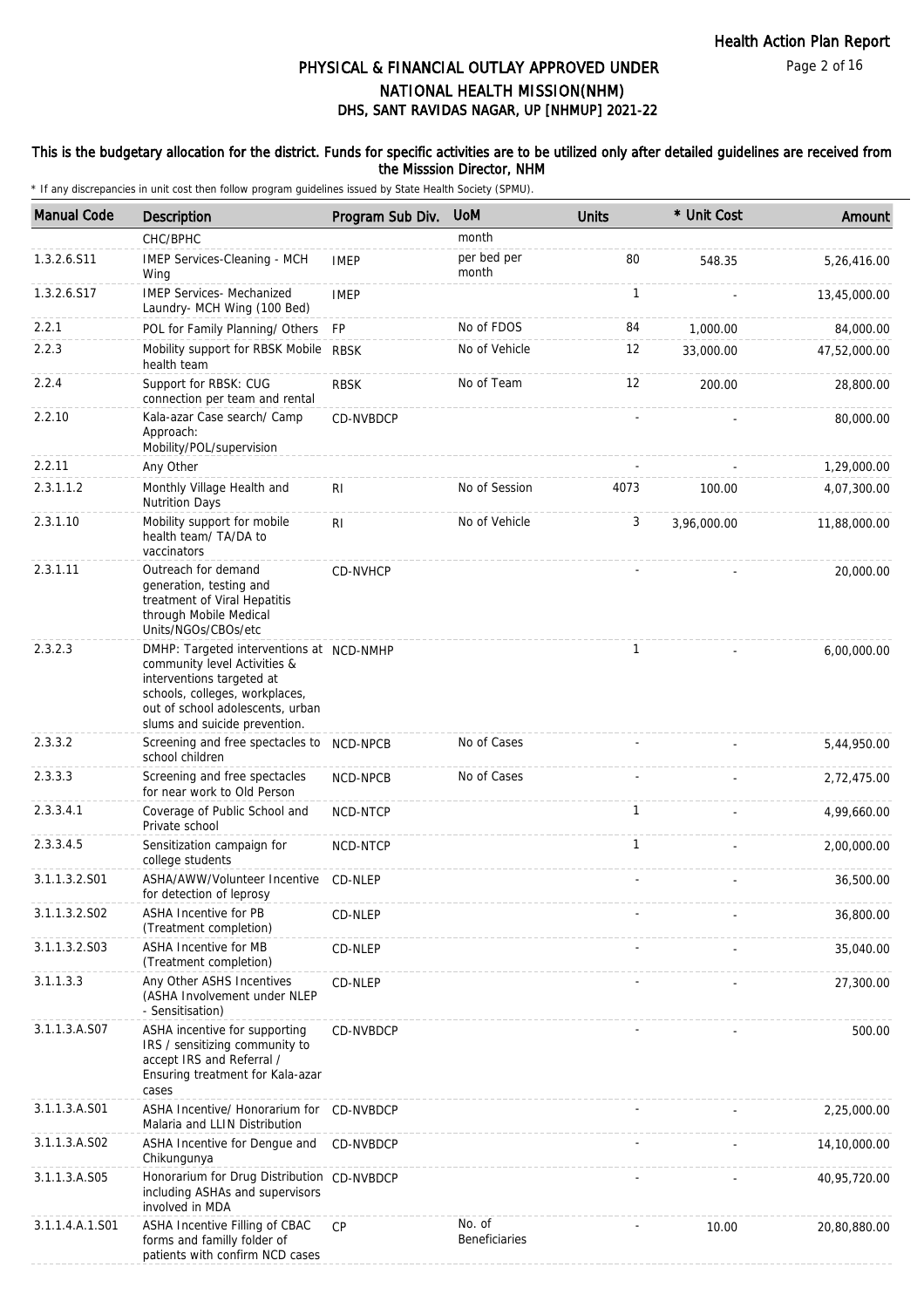Page 3 of 16

## DHS, SANT RAVIDAS NAGAR, UP [NHMUP] 2021-22 PHYSICAL & FINANCIAL OUTLAY APPROVED UNDER NATIONAL HEALTH MISSION(NHM)

### This is the budgetary allocation for the district. Funds for specific activities are to be utilized only after detailed guidelines are received from the Misssion Director, NHM

| <b>Manual Code</b> | Description                                                                                                          | Program Sub Div. | <b>UoM</b>                               | <b>Units</b> | * Unit Cost | Amount         |
|--------------------|----------------------------------------------------------------------------------------------------------------------|------------------|------------------------------------------|--------------|-------------|----------------|
| 3.1.1.1.4.S09.A    | ASHA incentive for HRP<br>identification and follow up                                                               | MH               | No of HRP                                | 3700         | 300.00      | 11,10,000.00   |
| 3.1.1.1.1.S01      | JSY Incentive to ASHA                                                                                                | MН               | No of<br>Deliveries                      | 20700        |             | 1,24,20,000.00 |
| 3.1.1.1.1.S03      | National Iron Plus Incentive for<br>mobilizing children and/or<br>ensuring compliance and<br>reporting (6-59 months) | <b>CH</b>        | No of ASHA                               | 1373         | 50.00       | 4,11,900.00    |
| 3.1.1.1.2.S01      | ASHA incentive under MAA<br>programme @ Rs 100 per ASHA<br>for quarterly mother's meeting                            | CH               | No of ASHA                               | 1373         | 100.00      | 5,49,200.00    |
| 3.1.1.1.2.S02      | Incentive for Home Based<br>Newborn Care programme                                                                   | <b>CH</b>        | No. of Child                             | 33981        | 250.00      | 84,95,250.00   |
| 3.1.1.1.2.S04      | Incentive for referral of SAM<br>cases to NRC and for follow up<br>of discharge SAM children from<br><b>NRCs</b>     | CH               | No.of SAM<br>Child referal &<br>followup | 1            | 150.00      | 28,800.00      |
| 3.1.1.1.2.S05      | Incentive for National<br>Deworming Day for mobilising<br>out of school children                                     | <b>RKSK</b>      | <b>ASHA</b>                              | 1438         | 100.00      | 1,43,800.00    |
| 3.1.1.1.2.S06      | Incentive for IDCF for<br>prophylactic distribution of ORS<br>to family with under-five<br>children.                 | СH               | No of ASHA                               | 1373         | 100.00      | 1,37,300.00    |
| 3.1.1.1.2.S07      | Incentive to ASHA for Quaterly<br>Visit Under HBYC                                                                   | CH               | No of Children                           | 18423        | 50.00       | 46,05,750.00   |
| 3.1.1.1.3.S01      | <b>ASHA Incentive under</b><br>Immunzation                                                                           | R <sub>1</sub>   | No of Children                           | 37498        | 225.00      | 84, 37, 140.00 |
| 3.1.1.1.4.S08      | ASHA incentive for injectable<br>contraceptive (Antara)                                                              | FP               | No of Cases                              |              | 100.00      |                |
| 3.1.1.1.4.S09.B    | Reimbursement of travel<br>expenses for accompanying a<br>women to facility for medical<br>abortion                  | <b>FP</b>        | No of Cases                              | 28           | 225.00      | 6,300.00       |
| 3.1.1.1.4.S09.C    | Reimbursement of travel<br>expenses for accompanying a<br>women to facility for surgical<br>abortion (MVA/EVA)       | <b>FP</b>        | No of Cases                              | 28           | 150.00      | 4,200.00       |
| 3.1.1.1.4.S01      | <b>ASHA Incentives under Saas</b><br>Bahu Sammellan                                                                  | <b>FP</b>        | No of Events                             |              | 100.00      |                |
| 3.1.1.1.4.S02      | ASHA Incentives under Nayi Pehl FP<br>Kit                                                                            |                  | No of Kits                               | 6908         | 100.00      | 6,90,800.00    |
| 3.1.1.1.4.S04      | ASHA PPIUCD incentive for<br>accompanying the client for<br>PPIUCD insertion                                         | <b>FP</b>        | No of Cases                              | 3494         | 150.00      | 5,24,142.00    |
| 3.1.1.1.4.S05      | ASHA PAIUCD incentive for<br>accompanying the client for<br>PAIUCD insertion                                         | <b>FP</b>        | No. of cases                             | 14           | 150.00      | 2,100.00       |
| 3.1.1.1.4.S06.A    | ASHA incentive under ESB<br>scheme for promoting spacing of<br>births between 02 children                            | <b>FP</b>        | No. of cases                             | 1383         | 500.00      | 6,91,500.00    |
| 3.1.1.1.4.S06.B    | ASHA incentive under ESB<br>scheme for promoting spacing of<br>02 years after marriage                               | FP               | No. of cases                             | 1469         |             | 7,34,500.00    |
| 3.1.1.1.4.S07      | ASHA incentive under ESB<br>scheme for promoting Adoption<br>of Limiting Method upto Two<br>Children                 | <b>FP</b>        | No of Cases                              | 508          | 1,000.00    | 5,08,000.00    |
| 3.1.1.5            | ASHA incentives for routine<br>activities                                                                            | CP               | No. of Rural &<br>Rurban ASHA            |              | 2,000.00    | 3,46,44,000.00 |
| 3.1.1.6.S01        | Incentive to ASHA Facilitator for<br>CBAC, HRP and SAM Tracking                                                      | <b>CP</b>        | No of AF                                 |              | 1,700.00    | 13,87,200.00   |
| 3.1.1.6.S02        | Incentive to ASHA for Health<br>Promotion Day                                                                        | CP               | No. of Rural &<br>Rurban ASHA            |              | 200.00      | 34,64,400.00   |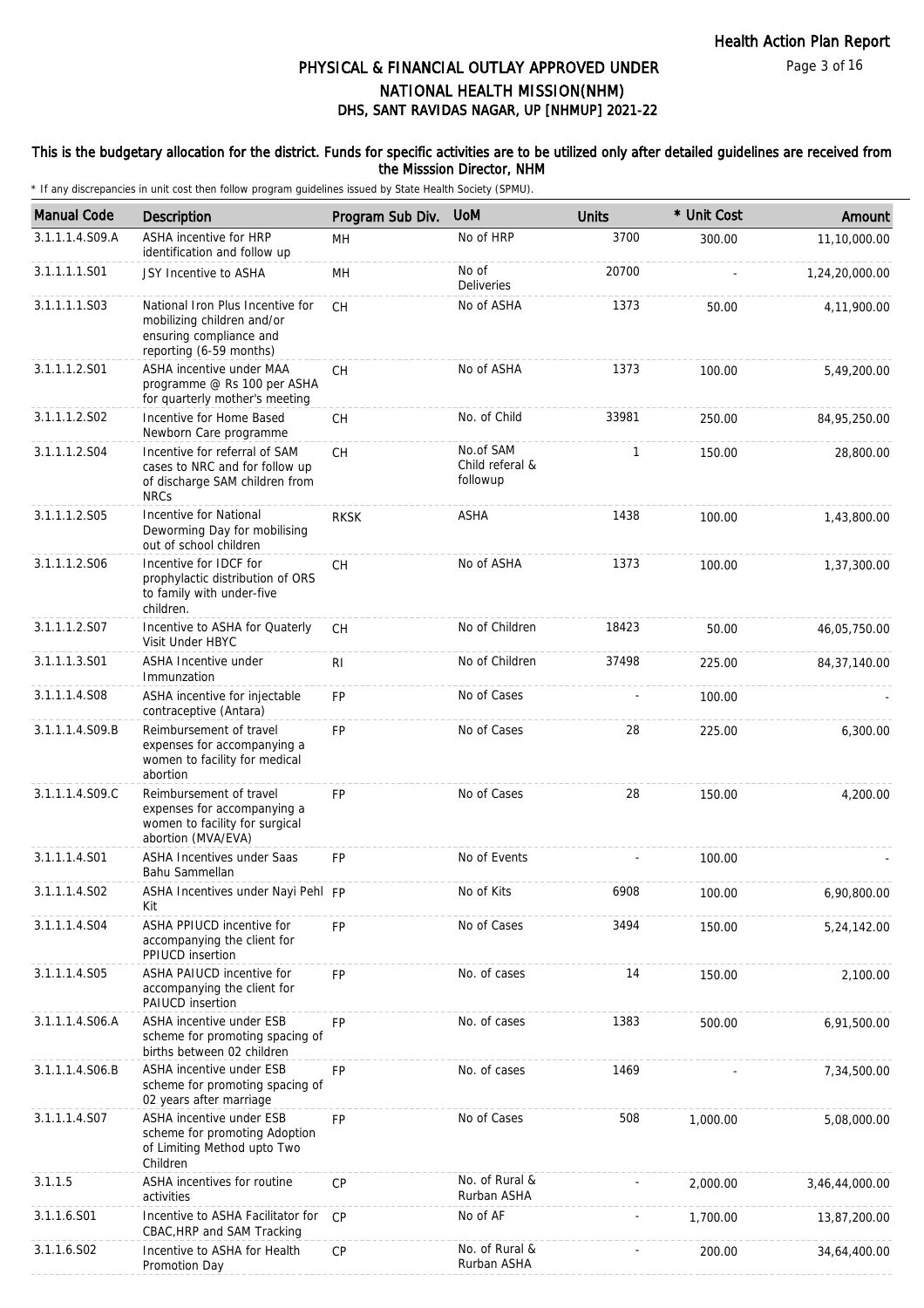Page 4 of 16

## DHS, SANT RAVIDAS NAGAR, UP [NHMUP] 2021-22 PHYSICAL & FINANCIAL OUTLAY APPROVED UNDER NATIONAL HEALTH MISSION(NHM)

### This is the budgetary allocation for the district. Funds for specific activities are to be utilized only after detailed guidelines are received from the Misssion Director, NHM

| <b>Manual Code</b> | Description                                                                                                                       | Program Sub Div. | <b>UoM</b>                             | <b>Units</b> | * Unit Cost | Amount         |
|--------------------|-----------------------------------------------------------------------------------------------------------------------------------|------------------|----------------------------------------|--------------|-------------|----------------|
| 3.1.1.6.S03        | Incentive to ASHA under PMMVY CP                                                                                                  |                  | No. of<br>Beneficiaries                |              | 100.00      | 10,33,900.00   |
| 3.1.1.6.S04        | ASHA Beema- Pradhan Mantri<br>Jeevan Jyoti & Suraksh Bima<br>Yojna                                                                | CP               |                                        |              |             | 4,54,686.00    |
| 3.1.3.1.1.S01      | Asha/ Asha Sangni Uniform                                                                                                         | CP               | No. of<br>Rural, Rurban<br>ASHA & AF   |              | 600.00      | 9,27,000.00    |
| 3.1.3.1.1.S02      | Asha/ Asha Sangni Umbrella                                                                                                        | <b>CP</b>        | No. of<br>Rural, Rurban<br>ASHA & AF   |              | 200.00      | 3,09,000.00    |
| 3.1.3.1.3          | Awards to ASHA's/Link workers                                                                                                     | CP               | No. of<br>Rural, Urban<br>,Rurban ASHA |              | 300.00      | 4,84,500.00    |
| 3.1.3.1.6          | Supervision costs by ASHA<br>facilitators (Shangni) (12<br>months)                                                                | CP               | No of AF                               |              | 7,200.00    | 58,75,200.00   |
| 3.1.1.1.3.S02.A    | Mobilization of children through<br>ASHA or other mobilizers                                                                      | R <sub>l</sub>   | No of Session                          | 14616        | 150.00      | 21,92,400.00   |
| 3.1.3.5.S01        | Incentive for other link workers<br>for Prepration of Due List of<br>Childrens to be immunized                                    | R <sub>l</sub>   | No of Session                          | 816          | 100.00      | 81,600.00      |
| 3.1.2.10.S03       | Incentive to ASHA Cluster<br>Meeting                                                                                              | CP               |                                        |              |             | 11, 15, 100.00 |
| 3.2.3.1.1          | <b>Treatment Supporter</b><br>Honorarium (Rs 1000)                                                                                | CD-RNTCP         |                                        |              |             | 13,50,000.00   |
| 3.2.3.1.2          | <b>Treatment Supporter</b><br>Honorarium (Rs 5000)                                                                                | CD-RNTCP         |                                        |              |             | 2,07,000.00    |
| 3.2.3.1.3          | Incentive for informant (Rs 500)                                                                                                  | CD-RNTCP         |                                        |              |             | 2,10,600.00    |
| 3.2.3.1.4.S01      | State/District TB Forums                                                                                                          | CD-RNTCP         |                                        |              |             | 5,000.00       |
| 3.2.3.1.4.S02      | <b>Community Engagement</b><br>activities /Incentive for<br>community<br>volunteers/supervisors /LT etc<br>undertaking ACF        | CD-RNTCP         |                                        |              |             | 13,10,000.00   |
| 3.2.1.1.S02        | Other activities under Mission<br>Parivar Vikas: Demand<br>Generation (Saas Bahu<br>Sammellan)                                    | <b>FP</b>        | No of Events                           |              | 1,500.00    |                |
| 3.2.2.1.1.S01      | Operational cost for Spray<br>Wages                                                                                               | <b>CD-NVBDCP</b> |                                        |              |             | 12.27.729.00   |
| 3.2.2.1.2.S09      | Kala-azar: Operational cost for<br>spray including spray wages                                                                    | CD-NVBDCP        |                                        |              |             | 34,675.00      |
| 3.3.2              | Orientation Workshops,<br>Trainings and capacity building<br>of PRI for RKS at District Health<br>Societies, CHC and PHC          | CP               |                                        |              |             | 7,01,600.00    |
| 3.3.3.2            | Training of PRI's<br>representatives/ Police<br>personnel/ Teachers/ Transport<br>personnel/ NGO personnel/<br>other stakeholders | NCD-NTCP         |                                        | 1            |             | 30,000.00      |
| 3.3.3.3            | Training of PRI under National<br>Program for Climate Change and<br>Human Health (NPCCHH)                                         | NCD-NPCCHH       |                                        | 1            |             | 70,000.00      |
| 3.3.4.S01          | <b>AAA Platform</b>                                                                                                               | CP               | No. of Rural &<br>Rurban ASHA          |              | 75.00       | 22,33,350.00   |
| 4.1.1              | <b>District Hospitals</b>                                                                                                         | CP               | No. of DH                              | 2            | 5,00,000.00 | 10,00,000.00   |
| 4.1.3              | <b>Community Health Centers</b>                                                                                                   | CP               | No of CHC                              | 6            | 2,50,000.00 | 15,00,000.00   |
| 4.1.4              | Primary Health Centers                                                                                                            | CP               | No of PHC                              | 16           | 87,500.00   | 14,00,000.00   |
| 4.1.5              | Sub Centers                                                                                                                       | CP               | No. of Sub<br>Centre                   |              | 10,000.00   | 15,50,000.00   |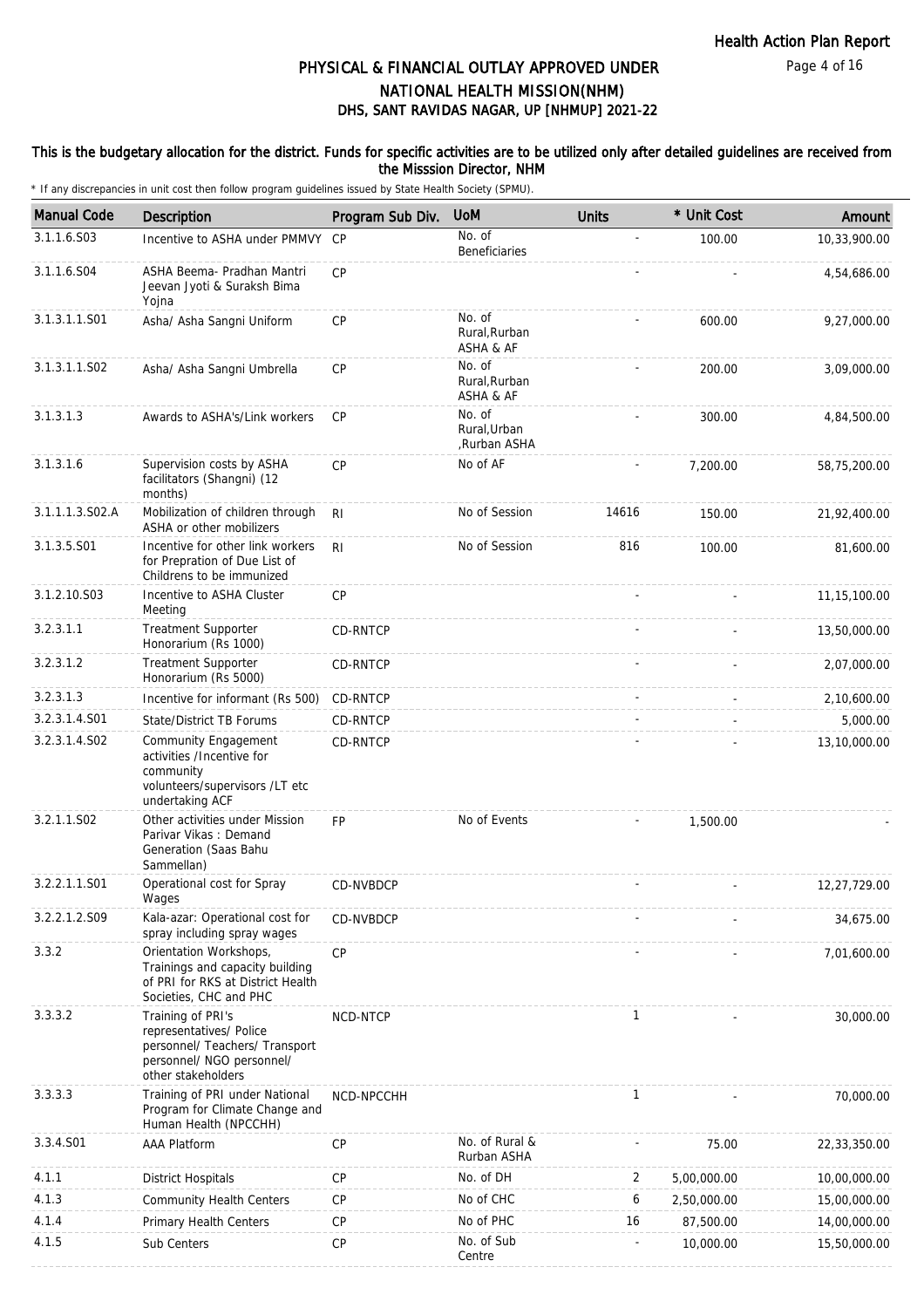## DHS, SANT RAVIDAS NAGAR, UP [NHMUP] 2021-22 PHYSICAL & FINANCIAL OUTLAY APPROVED UNDER NATIONAL HEALTH MISSION(NHM)

### This is the budgetary allocation for the district. Funds for specific activities are to be utilized only after detailed guidelines are received from the Misssion Director, NHM

| <b>Manual Code</b> | Description                                                                                                       | Program Sub Div.  | <b>UoM</b>                               | <b>Units</b>   | * Unit Cost | Amount         |
|--------------------|-------------------------------------------------------------------------------------------------------------------|-------------------|------------------------------------------|----------------|-------------|----------------|
| 4.1.6              | Village Health Sanitation &<br><b>Nutrition Committee</b>                                                         | CP                | No. of VHSNC                             | $\overline{a}$ | 10,000.00   | 77,50,000.00   |
| 4.1.7.S01          | H&WC Additional Untied Grant-<br><b>SC</b>                                                                        | CP                | No. of HWC-<br><b>SC</b>                 |                | 30,000.00   | 31,30,000.00   |
| 4.1.7.S02          | H&WC Additional Untied Grant-<br>PHC                                                                              | <b>CP</b>         | No. of HWC-<br>PHC                       |                | 50,000.00   | 8,50,000.00    |
| 5.1.1.1.7.S03      | Additional Building / Major<br>Upgradation of Facility based<br>newborn care centres<br>(SNCU/NBSU/NBCC/KMC unit) | <b>CH</b>         | No of Units                              | 1              |             | 4,00,000.00    |
| 5.1.1.2.8          | Infrastructure strengthening of<br>SC to H&WC                                                                     | <b>CP</b>         | No. of HWC-<br><b>SC</b>                 |                | 7,00,000.00 | 50,00,000.00   |
| 5.1.2              | Sub Centre Rent and<br>Contingencies                                                                              | <b>CP</b>         |                                          |                |             | 24,30,000.00   |
| 5.3.9              | Safety Pits                                                                                                       | R <sub>1</sub>    | No of piece                              | 3              | 6,000.00    | 18,000.00      |
| 5.3.14             | Civil Works under RNTCP                                                                                           | CD-RNTCP          |                                          |                |             | 80,000.00      |
| 6.1.1.1.2.S02      | FRU Strengthening                                                                                                 | MH                | List of<br>Different<br>Equipment        |                |             | 5,20,599.00    |
| 6.1.1.1.5          | Any other Equipment<br>(Instrument and Equipment for<br>HWC)                                                      | MН                | List of<br><b>Different</b><br>Equipment | 4              |             | 8,00,000.00    |
| 6.1.1.2.4.S05      | Procurement of Phototherepy for CH<br><b>NBSU</b>                                                                 |                   | No of Units                              | 4              | 65,000.00   | 2,60,000.00    |
| 6.1.1.2.4.S06      | Procurement of Radiant Warmer CH<br>for NBSU                                                                      |                   | No of Units                              | 8              | 65,000.00   | 4,80,000.00    |
| 6.1.1.3.3          | Minilap kits                                                                                                      | FP                | No of Kits                               | 6              | 3,000.00    | 18,000.00      |
| 6.1.1.3.5          | PPIUCD forceps                                                                                                    | FP                | No of Kelly<br>forcep                    | 18             | 600.00      | 10,800.00      |
| 6.1.5.1.1          | Grant-in-aid for Vision Centre<br>(PHC) (Govt.)                                                                   | <b>NCD-NPCB</b>   |                                          |                |             | 1,00,000.00    |
| 6.1.1.21.1         | Recurring GIA: Machinery &<br>Equipment for DH                                                                    | NCD-NPHCE         |                                          | 1              |             | 1,50,000.00    |
| 6.1.2.6.F1.S03     | IT Recurring Expenses for PHC                                                                                     | <b>CP</b>         |                                          |                |             | 85,000.00      |
| 6.1.4.3.1          | <b>MCR</b>                                                                                                        | CD-NLEP           |                                          |                |             | 60,000.00      |
| 6.1.4.3.2          | Aids/Appliance                                                                                                    | CD-NLEP           |                                          |                |             | 17,000.00      |
| 6.1.4.3.3          | Equipment                                                                                                         | CD-NLEP           |                                          |                |             | 5,000.00       |
| 6.1.6.1            | Repairs of Laparoscopes                                                                                           |                   | No of<br>Laproscopes                     | 1              | 25.000.00   | 25,000.00      |
| 6.2.1.1.A7.S05.a   | Drugs & Consumables Normal<br>Delivery L1 Facility                                                                | MН                | No of<br>Deliveries                      | 10700          |             | 2,14,000.00    |
| 6.2.1.1.A7.S05.b   | Drugs & Consumables Normal<br>Delivery L2 Facility                                                                | MH                | No of<br><b>Deliveries</b>               | 7800           |             | 3,12,000.00    |
| 6.2.1.1.A7.S05.c   | Drugs & Consumables Normal<br>Delivery L3 Facility                                                                | MH                | No of<br>Deliveries                      | 4300           |             | 3,44,000.00    |
| 6.2.1.1.A7.S05.d   | Drugs & Consumables Caesarean MH<br>Delivery L3 Facility                                                          |                   | No of<br>Deliveries                      | 100            |             | 36,000.00      |
| 6.2.1.2.2.12       | AEFI kit under RI Program                                                                                         | <b>RI</b>         | No. of Kits                              | 35             | 200.00      | 7,000.00       |
| 6.2.1.3.1          | Nayi Pehl Kit                                                                                                     | FP                | No of Kits                               | 6908           | 220.00      | 15, 19, 760.00 |
| 6.2.1.5.1          | Medicine for Mobile health team                                                                                   | <b>RBSK</b>       | No of Team                               | 12             | 5,000.00    | 60,000.00      |
| 6.2.1.6.1          | Red/Black plastic bags et                                                                                         | R <sub>l</sub>    | No of Session                            | 20364          | 9.00        | 1,83,276.00    |
| 6.2.1.6.2          | Bleach/Hypochlorite solution/<br>Twin bucket                                                                      | <b>RI</b>         | No of Facilities                         |                |             | 13,500.00      |
| 6.2.2.1.4          | Replenishment of ASHA HBNC<br>kits                                                                                | CP                | No of ASHA                               |                | 150.00      | 1,73,400.00    |
| 6.2.2.2.2          | Drugs and Supplies for blood<br>related disorders-<br>Haemoglobinopathies                                         | <b>BLOOD CELL</b> |                                          |                |             | 20,000.00      |
| 6.2.2.4.1          | Drugs & Supplies for Ayush                                                                                        | AYUSH             | No of Doctors                            | 8              | 50,000.00   | 4,00,000.00    |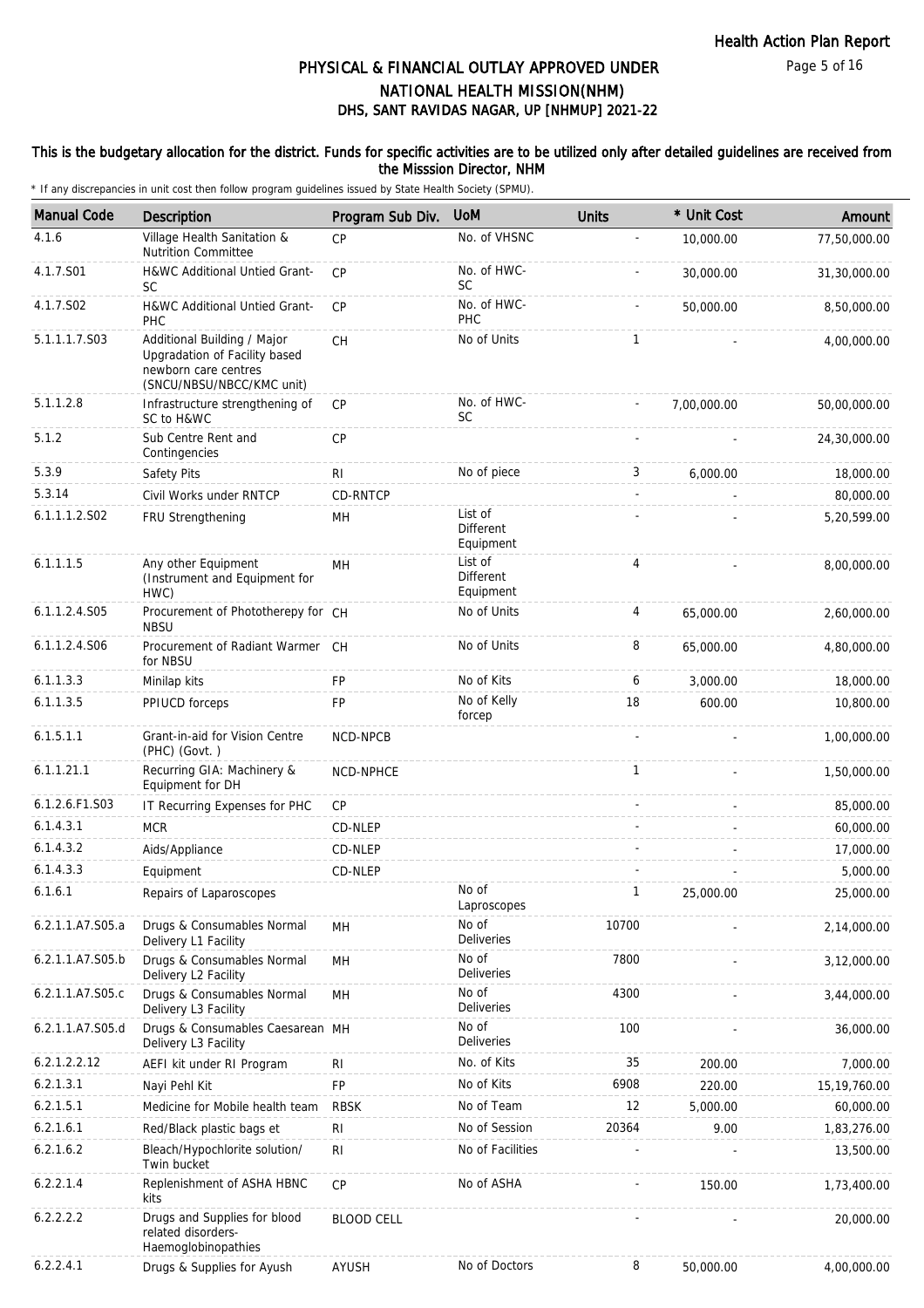Health Action Plan Report

Page 6 of 16

# DHS, SANT RAVIDAS NAGAR, UP [NHMUP] 2021-22 PHYSICAL & FINANCIAL OUTLAY APPROVED UNDER NATIONAL HEALTH MISSION(NHM)

### This is the budgetary allocation for the district. Funds for specific activities are to be utilized only after detailed guidelines are received from the Misssion Director, NHM

| <b>Manual Code</b> | Description                                                                                                | Program Sub Div. | <b>UoM</b>                                             | <b>Units</b> | * Unit Cost | Amount         |
|--------------------|------------------------------------------------------------------------------------------------------------|------------------|--------------------------------------------------------|--------------|-------------|----------------|
| 6.2.2.6.1          | Lab strengthening of SHC - HWC CP                                                                          |                  |                                                        |              |             | 20,32,500.00   |
| 6.2.2.6.2          | Lab strengthening of PHC - HWC CP                                                                          |                  |                                                        |              |             | 5,10,000.00    |
| 6.2.3.1.1          | Chloroquine phosphate tablets                                                                              | CD-NVBDCP        |                                                        |              |             | 25,000.00      |
| 6.2.3.1.2          | Primaquine tablets 2.5 mg                                                                                  | CD-NVBDCP        |                                                        |              |             | 12,500.00      |
| 6.2.3.1.3          | Primaguine tablets 7.5 mg                                                                                  | CD-NVBDCP        |                                                        |              |             | 25,000.00      |
| 6.2.3.1.12         | RDT Malaria - bi-valent (For Non CD-NVBDCP<br>Project states)                                              |                  |                                                        |              |             | 2,13,500.00    |
| 6.2.3.2.1          | Supportive drugs, lab. Reagents                                                                            | CD-NLEP          |                                                        |              |             | 13,000.00      |
| 6.2.3.3.1          | Laboratory Materials                                                                                       | CD-RNTCP         |                                                        |              |             | 13,69,400.00   |
| 6.2.3.3.2          | Procurement of Drugs                                                                                       | CD-RNTCP         |                                                        |              |             | 6,30,000.00    |
| 6.2.4.1.1          | Assistance for<br>consumables/drugs/medicines to<br>the Govt./District Hospital for<br>Cat sx etc          | NCD-NPCB         | No of Cases                                            |              |             | 9,58,800.00    |
| 6.2.4.5.1          | Drugs & Consumables for NCD<br>Management (incl. Diabetes,<br>Hypertension, Strokes etc)for<br>whole dist. | NCD-NPCDCS       |                                                        | $\mathbf{1}$ |             | 2,00,000.00    |
| 6.2.4.5.3          | Drugs & Diagnostic for NCD<br>Management incl. Diabetes,<br>Hypertension, Strokes etc                      | NCD-NPCDCS       |                                                        |              |             | 1,80,000.00    |
| 6.1.3.2.a.S01      | Free Diagnostics for Pregnant<br>women under JSSK - USG on<br>PPP for PMSMA                                | <b>MH</b>        | No of ANC                                              | 1200         |             | 3,60,000.00    |
| $6.1.3.2.a.$ SO2   | Free Diagnostics for Pregnant<br>women under JSSK- AVD for for<br>HIV & Syphilis at VHNDs                  | MH               | No of ANC                                              | 227          |             |                |
| $6.1.3.2.a.$ SO3   | Free Diagnostics for Pregnant<br>women under JSSK-MH                                                       | <b>MH</b>        | No of ANC                                              | 44500        |             | 4,45,000.00    |
| 6.1.3.2.b          | Free Diagnostics for Sick infants CH<br>under JSSK                                                         |                  | No of Units                                            | $\mathbf{1}$ |             | 1,20,000.00    |
| 6.3.1.S03          | Any other (please specify)                                                                                 |                  |                                                        |              |             | 86,00,000.00   |
| 7.5.1              | Tribal Patient Support &<br><b>Transportation Charges</b>                                                  | CD-RNTCP         |                                                        |              |             | 50,600.00      |
| 7.5.2              | Sample collecton &<br>transportation charges                                                               | CD-RNTCP         |                                                        |              |             | 1,82,275.00    |
| 8.1.1.1            | ANMs - MH                                                                                                  | MН               | No of MH ANM                                           | 65           |             | 1,39,97,453.00 |
| 8.1.1.1.S01        | ANM For New Sub-Center - CP                                                                                | CP               |                                                        |              |             | 35,47,062.00   |
| 8.1.1.2.S05        | Staff Nurses-MH                                                                                            | MН               | No of MH<br><b>Staff Nurse</b>                         | 52           |             | 1,21,95,553.00 |
| 8.1.1.2.S11        | Staff Nurse HWC - CP                                                                                       | CP               |                                                        |              |             | 40,99,153.00   |
| 8.1.1.2.S12        | Staff Nurses HWC - MH                                                                                      | MН               |                                                        | 12           |             | 14,40,936.00   |
| 8.1.1.5.S02        | Laboratory Technicians -HR                                                                                 | <b>HR</b>        |                                                        | 2            |             | 5,29,632.00    |
| 8.1.1.5.S04        | Laboratory Technicians - RNTCP                                                                             | CD-RNTCP         |                                                        |              |             | 24,21,000.00   |
| 8.1.1.6.S05        | OT Technician                                                                                              | <b>MIS</b>       | No of MH OT<br>technician                              |              |             | 7,93,800.00    |
| 8.1.1.9            | Radiographer/ X-ray technician                                                                             | ${\sf HR}$       |                                                        | $\mathbf{1}$ |             | 2,64,816.00    |
| 8.1.1.10.S02       | Physiotherapist/ Occupational<br>Therapist-CD-NLEP                                                         | CD-NLEP          |                                                        |              |             | 4,84,357.00    |
| 8.1.2.1.S04        | Obstetricians and Gynaecologists MH<br>-MH                                                                 |                  | No of MH<br>Obstetricians<br>and<br>Gynaecologist<br>S |              |             | 32,40,000.00   |
| 8.1.2.3.S05        | Anaesthetists -MH                                                                                          | MН               | No of MH<br>Anesthetic                                 |              |             | 32,40,000.00   |
| 8.1.3.10.S01       | FRU Operationalization for                                                                                 | MH               | No of C                                                | 8            |             | 24,000.00      |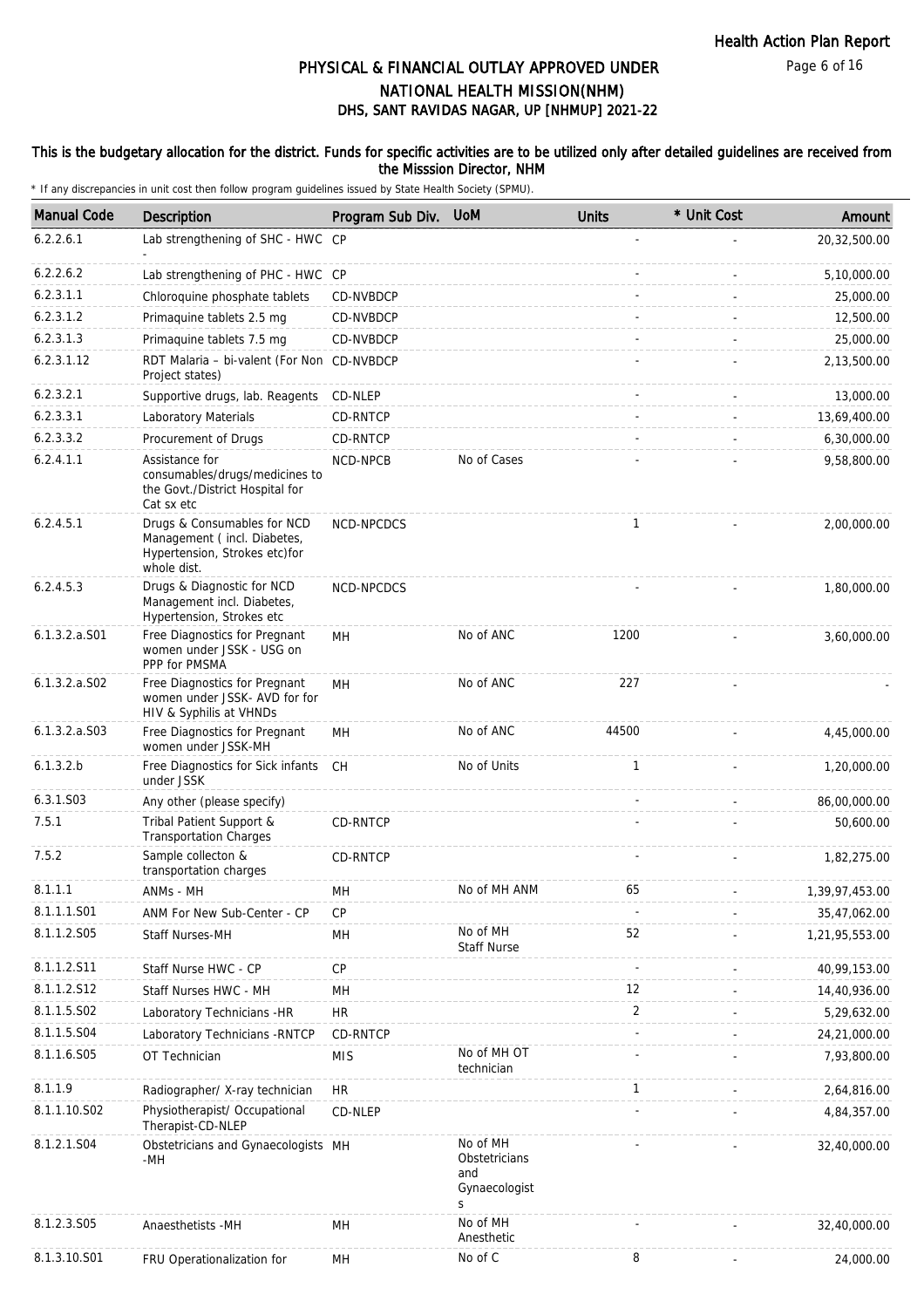Page 7 of 16

### DHS, SANT RAVIDAS NAGAR, UP [NHMUP] 2021-22 PHYSICAL & FINANCIAL OUTLAY APPROVED UNDER NATIONAL HEALTH MISSION(NHM)

### This is the budgetary allocation for the district. Funds for specific activities are to be utilized only after detailed guidelines are received from the Misssion Director, NHM

| <b>Manual Code</b> | Description                                                                     | Program Sub Div.  | <b>UoM</b>                     | Units          | * Unit Cost | Amount        |
|--------------------|---------------------------------------------------------------------------------|-------------------|--------------------------------|----------------|-------------|---------------|
|                    | Gynae & anesthetist specialist on<br>call from govt sector                      |                   | Section                        |                |             |               |
| 8.1.3.10.S02       | FRU Operationalization<br>Gynecologists specialist on call<br>from pvt sector   | <b>MH</b>         | No of C<br>Section             | 4              |             | 18,000.00     |
| 8.1.3.10.S03       | FRU Operationalization<br>anesthetist specialist on call for<br>from pvt sector | <b>MH</b>         | No of C<br>Section             | $\overline{4}$ |             | 12,000.00     |
| 8.1.4.1.S01        | Dental Surgeons- DH &CHC                                                        | <b>HR</b>         |                                | 2              | ä,          |               |
| 8.1.5.S03          | Medical Officers -MH                                                            | MH                | No of MH LMO                   | $\sim$         |             | 8,52,000.00   |
| 8.1.6.1            | <b>AYUSH MOS</b>                                                                | AYUSH             |                                | 8              |             | 41,09,515.00  |
| 8.1.6.2            | Pharmacist - AYUSH                                                              | <b>AYUSH</b>      |                                | $\overline{7}$ |             | 13,67,327.00  |
| 8.1.7.1.1          | MOs-AYUSH                                                                       | <b>RBSK</b>       |                                | 22             |             | 80,89,056.00  |
| 8.1.7.1.2.S02      | MOs-Dental MO/ BDS                                                              | <b>RBSK</b>       |                                | $\overline{2}$ |             | 14,27,160.00  |
| 8.1.7.1.3          | <b>Staff Nurse</b>                                                              | <b>RBSK</b>       |                                | 3              |             | 10,09,152.00  |
| 8.1.7.1.4          | <b>ANM</b>                                                                      | <b>RBSK</b>       |                                | 9              |             | 16,22,628.00  |
| 8.1.7.1.5.S01      | Para Medical Worker                                                             | <b>RBSK</b>       |                                | 8              |             | 19,37,664.00  |
| 8.1.7.1.5.S02      | Pharmacists                                                                     | <b>RBSK</b>       |                                | 4              |             | 3,67,286.00   |
| 8.1.8.1            | <b>Medical Officers</b>                                                         | CH                | No. of Mos                     | $\mathbf{1}$   |             | 7,56,000.00   |
| 8.1.8.2            | <b>Staff Nurse</b>                                                              | СH                | No. of SNs                     | 4              |             | 14,40,964.00  |
| 8.1.8.3            | Cook cum caretaker                                                              | CH                | No. of Cook<br>cum Caretaker   | 2              |             | 3,08,551.00   |
| 8.1.8.5            | Feeding demonstrator for NRC                                                    | СH                | No. of FDs                     | $\mathbf{1}$   |             | 2,89,952.00   |
| 8.1.9.1.S01        | Paediatrician SNCU-CH                                                           | <b>CH</b>         | No. of<br>Peadiatrician        | 3              |             | 48,00,000.00  |
| 8.1.9.3.S01        | Staff Nurse - SNCU/KMC                                                          | <b>CH</b>         | No. of SNs                     | 12             |             | 22,14,000.00  |
| 8.1.9.3.SO2        | Staff Nurse -NBSU                                                               | <b>CH</b>         | No. of SNs                     | 15             |             | 31,27,399.00  |
| 8.1.9.6.SO2        | Others- SNCU Staff (Ward<br>Aaya/ Cleaner/ Security Guard)                      | <b>CH</b>         |                                | 9              |             | 16,09,484.00  |
| 8.1.9.6.S03        | Others- SNCU Staff DEO                                                          | <b>CH</b>         | no. of Posts                   | $\mathbf{1}$   |             | 2,25,892.00   |
| 8.1.12.1           | Mid-level Service Provider                                                      | CP                |                                |                |             | 52,52,460.00  |
| 8.1.12.2           | Performance incentive for Mid-<br>level service providers                       | CP                | No. of HWC-<br><b>CHO</b>      |                | 15,000.00   | 33,30,000.00  |
| 8.1.13.1.S03       | Counsellor - RMNCHA-FW                                                          | <b>FP</b>         | No of<br>Counsellors/m<br>onth | 5              | 15,073.00   | 10,69,839.00  |
| 8.1.13.5           | Audiometrician/ Audiologist-<br>NCD-NPPCD                                       | NCD-NPPCD         |                                |                |             | 3.60.000.00   |
| 8.1.13.10          | TBHV-CD-RNTCP                                                                   | CD-RNTCP          |                                |                |             | 7,42,000.00   |
| 8.1.13.18          | Audiometrics Asstt.NCD-NPPCD                                                    | NCD-NPPCD         |                                |                |             | 1,80,000.00   |
| 8.1.13.19          | Instructor for Hearing Imapired<br>Children-NCD-NPPCD                           | NCD-NPPCD         |                                |                |             | 1,80,000.00   |
| 8.1.13.22.S07      | Rogi Sahayata Kendra Manager                                                    | QA                |                                | 2              |             | 4,65,600.00   |
| 8.1.13.22.S13      | Rogi Sahayata Kendra Operator                                                   | QA                |                                | 2              |             | 3,34,687.00   |
| 8.1.14.1.S01       | MO (Blood Bank)                                                                 | <b>BLOOD CELL</b> |                                |                |             | 3,60,000.00   |
| 8.1.14.2           | <b>Staff Nurse</b>                                                              | <b>BLOOD CELL</b> |                                |                |             | 1,14,000.00   |
| 8.1.14.4.S02       | Lab Technician (BB)                                                             | <b>BLOOD CELL</b> |                                |                |             | 2,18,000.00   |
| 8.1.14.5.S01       | Others- Counsellor                                                              | <b>BLOOD CELL</b> |                                |                |             | 3,31,000.00   |
| 8.1.14.5.S02       | Others- Lab Technicians                                                         | <b>BLOOD CELL</b> |                                |                |             | 5,55,000.00   |
| 8.1.14.5.S03       | Others-Lab Attendant                                                            | <b>BLOOD CELL</b> |                                |                |             | 2,01,000.00   |
| 8.1.14.5.S05       | Others-Lab Attendant - BSU                                                      | <b>BLOOD CELL</b> |                                |                |             | 2,24,000.00   |
| 8.1.16.2.S01       | Cold Chain Handlers                                                             | <b>RI</b>         |                                |                |             | 3, 17, 726.00 |
| 8.1.16.2.S02       | Technician / Trfeigerator<br>Machinic                                           | <b>RI</b>         |                                |                |             | 3,64,518.00   |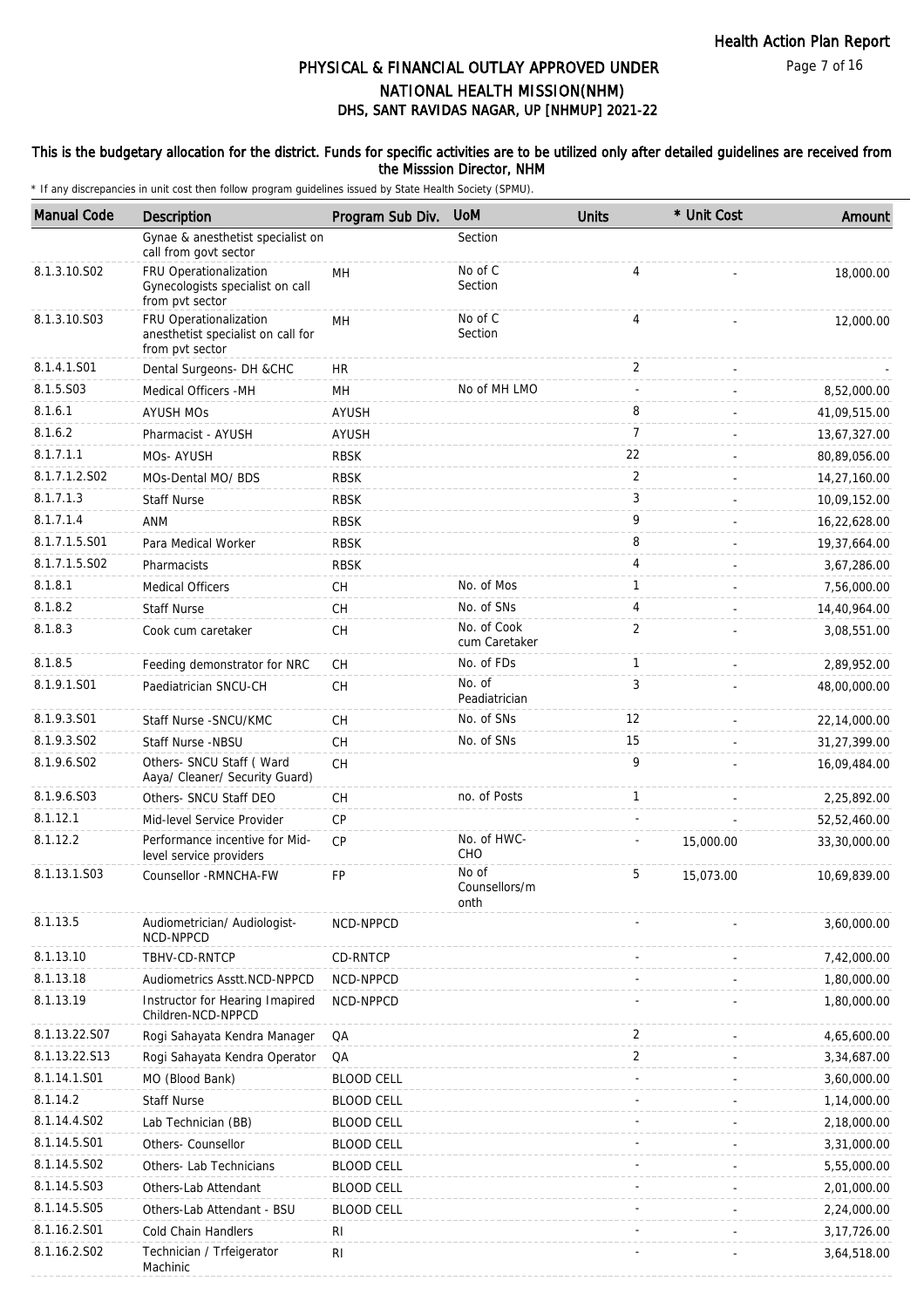Page 8 of 16

# DHS, SANT RAVIDAS NAGAR, UP [NHMUP] 2021-22 PHYSICAL & FINANCIAL OUTLAY APPROVED UNDER NATIONAL HEALTH MISSION(NHM)

### This is the budgetary allocation for the district. Funds for specific activities are to be utilized only after detailed guidelines are received from the Misssion Director, NHM

| <b>Manual Code</b> | Description                                                                                  | Program Sub Div.  | <b>UoM</b>                      | <b>Units</b> | * Unit Cost  | Amount       |
|--------------------|----------------------------------------------------------------------------------------------|-------------------|---------------------------------|--------------|--------------|--------------|
| 8.1.16.6.S01       | Data Entry Operator BB                                                                       | <b>BLOOD CELL</b> |                                 |              |              | 1,44,000.00  |
| 8.1.16.7.S02       | Sweeper- NCD- Blood bank                                                                     | <b>BLOOD CELL</b> |                                 |              |              | 1,44,000.00  |
| 8.1.16.7.S03       | Sweeper-NCD-Blood Storage<br>Unit                                                            | <b>BLOOD CELL</b> |                                 |              |              | 1,44,000.00  |
| 8.1.16.7.S05       | Cleaner -NRC                                                                                 | СH                | no. of Posts                    | 1            |              | 1,78,831.00  |
| 8.4.1              | Additional Allowances/<br>Incentives to Medical Officers                                     | MН                |                                 | 5            |              | 1,20,000.00  |
| 8.4.7              | Incentive to provider for PPIUCD FP<br>services @Rs 150 per PPIUCD<br>insertion              |                   | No of Cases                     | 3494         | 150.00       | 5,24,100.00  |
| 8.4.8              | Incentive to provider for PAIUCD FP<br>Services @Rs 150 per PAIUCD<br>insertion              |                   | No of Cases                     | 14           | 150.00       | 2,100.00     |
| 8.4.9              | Team based incentives for<br>Health & Wellness Centers<br>(H&WC Sub Center)                  | <b>CP</b>         | No of HWC                       |              | 11,000.00    | 24,42,000.00 |
| 8.4.10             | Team based incentives for<br>Health & Wellness Centers<br>(H&WC PHC)                         | <b>CP</b>         | No of HWC                       |              | 11,000.00    | 9,86,000.00  |
| 8.4.11             | Incentives under NVHCP for MO, CD-NVHCP<br>Pharmacist and LT                                 |                   |                                 |              |              | 22,200.00    |
| 8.4.12.S01         | HRP identification and follow up MH<br>for ANM                                               |                   | No of HRP                       | 3700         | 200.00       | 7,40,000.00  |
| 8.4.12.S03         | Performance based Incentives to FP<br>RMNCHA Counselors in Family<br>Planning                |                   | No of Cases                     | 201          | 50.00        | 10,050.00    |
| 8.4.12.S04         | RI Cold chain handlers incentive                                                             | RI                | Lumpsump                        | 8            | 2,400.00     | 2,30,400.00  |
| 9.2.1.1.7          | Training of Staff Nurses/ANMs /<br>LHVs in SBA                                               | Nursing           |                                 | 1            | 10,86,520.00 | 10,86,520.00 |
| 9.2.1.2.4          | Orienation activities on vitamin A CH<br>supplemenation and Anemia<br>Mukta Bharat Programme |                   | No of Batch                     | 16           |              | 56,010.00    |
| 9.2.1.2.20         | Orientation on National<br>Deworming Day                                                     | <b>RKSK</b>       | per participant                 | 41           | 100.00       | 82,240.00    |
| 9.2.1.3.2.S01      | <b>Qtr.Review/orientation meeting</b><br>at Block Level for ANM                              | <b>FP</b>         | No of<br>Orientation<br>meeting | 24           | 1,000.00     | 24,000.00    |
| 9.2.1.3.23         | Training of Medical officers<br>(Injectible Contraceptive)<br>Trainings)                     | <b>FP</b>         | No of Batch                     | $\mathbf{1}$ | 41,800.00    | 41,800.00    |
| 9.2.1.3.24         | Training of AYUSH doctors<br>(Injectible Contraceptive<br>Trainings)                         | <b>FP</b>         | No of Batch                     | 1            | 22,800.00    | 22,800.00    |
| 9.2.1.3.25         | Training of Nurses (Staff<br>Nurse/LHV/ANM) (Injectible<br>Contraceptive Trainings)          | <b>FP</b>         | No of Batch                     | 1            | 35,800.00    | 35,800.00    |
| 9.2.1.3.27.S01     | FP-LMIS training-Urban Staffs<br>and others                                                  | FP                |                                 | 1            | 46,900.00    | 46,900.00    |
| 9.2.1.3.27.S02     | FP-LMIS training- ASHA Sangni<br>Refresher                                                   | <b>FP</b>         |                                 | 2            | 4,900.00     | 9,800.00     |
| 9.2.1.4.13.C       | Any other (please specify) Kishor<br>Swasyhya Manch                                          | <b>RKSK</b>       | No of Events                    | 14           | 5,000.00     | 70,000.00    |
| 9.2.1.7.1.S01      | Training under Immunisation-<br><b>CCH</b>                                                   | R <sub>1</sub>    | Lumpsump                        |              |              | 29,800.00    |
| 9.2.1.7.1.S02      | Training under Immunisation-<br>Data Handler                                                 | RI                | Lumpsump                        |              |              | 6,500.00     |
| 9.2.1.7.1.S03      | Training under Immunisation-<br>Health Worker                                                | <b>RI</b>         | Lumpsump                        |              |              | 1,84,800.00  |
| 9.2.2.6.3          | Kayakalp Trainings                                                                           | QA                | <b>Districts</b>                | 1            | 33,000.00    | 33,000.00    |
| 9.2.2.7.2          | Training cum review meeting for<br>HMIS & MCTS at District level                             | <b>MIS</b>        | No of<br>Participants           |              |              | 33,660.00    |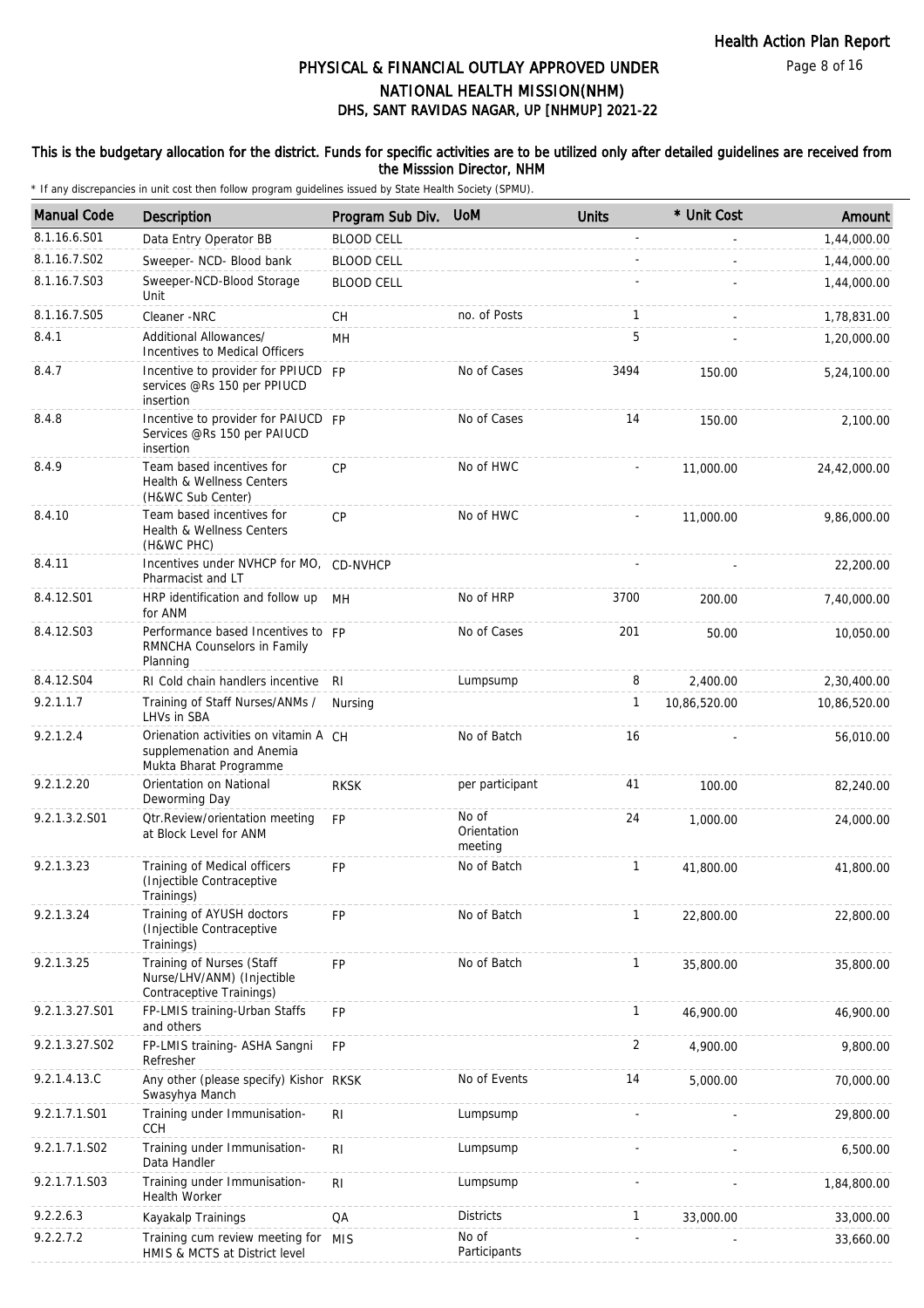Page 9 of 16

# DHS, SANT RAVIDAS NAGAR, UP [NHMUP] 2021-22 PHYSICAL & FINANCIAL OUTLAY APPROVED UNDER NATIONAL HEALTH MISSION(NHM)

### This is the budgetary allocation for the district. Funds for specific activities are to be utilized only after detailed guidelines are received from the Misssion Director, NHM

| <b>Manual Code</b> | Description                                                                                                                           | Program Sub Div. | <b>UoM</b>            | <b>Units</b> | * Unit Cost | Amount      |
|--------------------|---------------------------------------------------------------------------------------------------------------------------------------|------------------|-----------------------|--------------|-------------|-------------|
| 9.2.2.7.3          | Training cum review meeting for<br>HMIS & MCTS at Block level                                                                         | <b>MIS</b>       | No of<br>Participants |              |             | 1,14,000.00 |
| 9.2.2.8.2          | Multi-skilling of ASHA, MPW ay<br>HWCs (SHC & PHC)                                                                                    | CP               | Lumpsump              |              |             | 9,00,000.00 |
| 9.2.2.8.5.S01      | Training of MPW and Asha                                                                                                              | CP               |                       |              |             | 1,70,000.00 |
| 9.2.2.8.5.S02      | Training of MO and SN                                                                                                                 | CP               |                       |              |             | 2,97,500.00 |
| 9.2.2.8.5.S03      | Cost of Yoga Sessions                                                                                                                 | <b>CP</b>        |                       |              |             | 2,73,000.00 |
| 9.2.3.1.1          | Medical Officers (1 day)                                                                                                              | CD-IDSP          |                       |              |             | 34,040.00   |
| 9.2.3.1.5          | Data Managers (2days)                                                                                                                 | CD-IDSP          |                       |              |             | 18,400.00   |
| 9.2.3.1.7          | ASHA & MPWs, AWW &<br>Community volunteers (1 day)                                                                                    | CD-IDSP          |                       |              |             | 12,000.00   |
| 9.2.3.2.1          | Training / Capacity Building<br>(Malaria)                                                                                             | CD-NVBDCP        |                       |              |             | 50,400.00   |
| 9.5.3.2.6          | Training/sensitization of district<br>level officers on ELF and drug<br>distributors including peripheral<br>health workers (AES/ JE) | CD-NVBDCP        |                       |              |             | 1,74,800.00 |
| 9.2.3.4.1          | Trainings under RNTCP                                                                                                                 | CD-RNTCP         |                       |              |             | 2,10,000.00 |
| 9.2.3.5.5          | 1 day training of DEO of the<br>Treatment sites (MTC/TCs)                                                                             | CD-NVHCP         |                       |              |             | 3,000.00    |
| 9.2.4.2.1          | Training of PHC Medical Officers,<br>Nurses, Paramedical Workers &<br>Other Health Staff working<br>under NMHP                        | NCD-NMHP         | No of Distrcts        | 1            |             | 50,000.00   |
| 9.2.4.3.1          | Training of doctors and staff at<br>DH Level under NPHCE                                                                              | NCD-NPHCE        |                       | $\mathbf{1}$ |             | 40,000.00   |
| 9.2.4.4.1          | Trainings for District Tobacco<br>Control Centre                                                                                      | NCD-NTCP         |                       | 1            |             | 1,00,000.00 |
| 9.2.4.5.2          | District NCD Cell                                                                                                                     | NCD-NPCDCS       |                       | $\mathbf{1}$ |             | 2,00,000.00 |
| 9.2.4.9            | Trainings of Medical Officers,<br>Health Workers and Programme<br>officers under NPCCHH                                               | NCD-NPCCHH       |                       | 1            |             | 70,000.00   |
| 9.5.29.13.S04.02   | Scaling up Nurse Mentoring<br>Program Honorarium                                                                                      | Nursing          |                       | 1            |             | 3,60,000.00 |
| 9.5.29.13.S04.03   | Scaling up Nurse Mentoring<br>Program Yearly TA DA                                                                                    | Nursing          |                       | $\mathbf{1}$ |             | 18,000.00   |
| 9.5.29.13.S04.04   | Scaling up Nurse Mentoring<br>Program Register                                                                                        | Nursing          |                       | 1            |             | 1,500.00    |
| 9.2.3.6.1          | Trainings of Medical Officers and CD-NRCP<br>Health Workers under NRCP                                                                |                  |                       |              |             | 24,150.00   |
| 10.1.1.S01         | Community Base Maternal death MH<br>Review                                                                                            |                  | No of CBMDR           | 94           |             | 56,400.00   |
| 10.1.1.S02         | Incentive for 1st Responder<br>Maternal Death                                                                                         | MН               | No of<br>Responder    | 28           |             | 28,000.00   |
| 10.1.2             | Child Death Review                                                                                                                    | <b>CH</b>        | No of Distrcts        | 1            |             | 5,35,950.00 |
| 10.2.4             | Microfilaria Survey - Lymphatic<br>Filariasis                                                                                         | CD-NVBDCP        |                       |              |             | 50,000.00   |
| 10.2.5             | Monitoring & Evaluation (Post<br>MDA assessment by medical<br>colleges (Govt. & private)/ICMR<br>institutions)                        | CD-NVBDCP        |                       |              |             | 15,000.00   |
| 11.1.2.4.S01       | Celebration of New Born Care<br>Week                                                                                                  | <b>IEC</b>       | No of Distrcts        |              | 25,000.00   | 25,000.00   |
| 11.1.2.4.S02       | Celebration of Breastfeeding<br>Week                                                                                                  | <b>IEC</b>       |                       |              | 40,000.00   | 40,000.00   |
| 11.2.1.1           | Media Mix of Mid Media/ Mass<br>Media                                                                                                 | <b>IEC</b>       |                       | 7            |             | 40,000.00   |
| 11.1.3.1           | Media Mix of Mid Media/ Mass<br>Media                                                                                                 | IEC              |                       |              |             | 18,000.00   |
| 11.1.3.3           | IEC & promotional activities for                                                                                                      | <b>FP</b>        | No of Events          | 7            |             | 1,34,000.00 |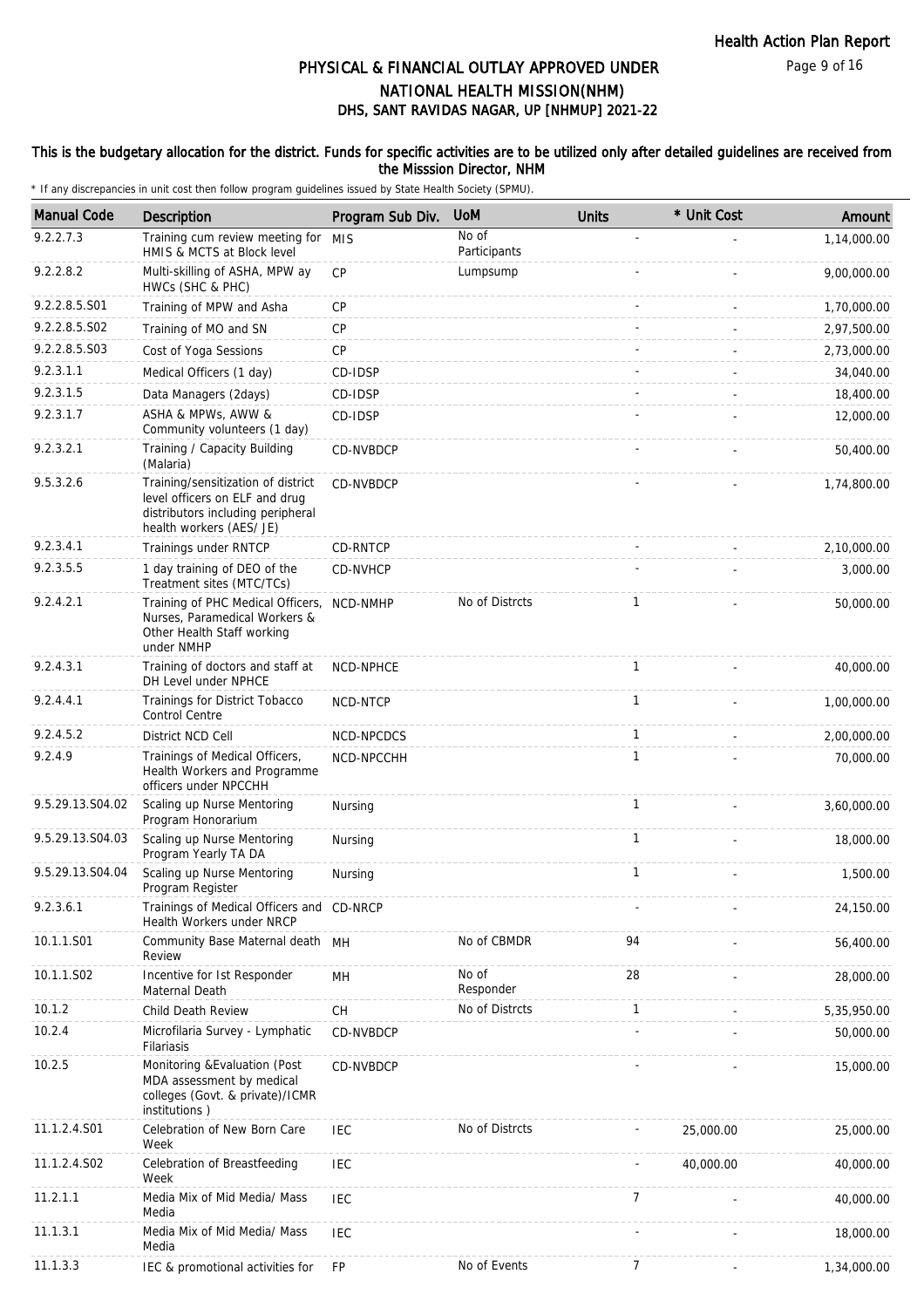Page 10 of 16

# DHS, SANT RAVIDAS NAGAR, UP [NHMUP] 2021-22 PHYSICAL & FINANCIAL OUTLAY APPROVED UNDER NATIONAL HEALTH MISSION(NHM)

#### This is the budgetary allocation for the district. Funds for specific activities are to be utilized only after detailed guidelines are received from the Misssion Director, NHM

| <b>Manual Code</b> | Description                                                                                                                                                 | Program Sub Div.  | <b>UoM</b>        | <b>Units</b>   | * Unit Cost | Amount       |
|--------------------|-------------------------------------------------------------------------------------------------------------------------------------------------------------|-------------------|-------------------|----------------|-------------|--------------|
|                    | World Population Day<br>celebration                                                                                                                         |                   |                   |                |             |              |
| 11.1.3.4           | IEC & promotional activities for<br>Vasectomy Fortnight celebration                                                                                         | <b>FP</b>         | No of Events      | $\overline{7}$ |             | 74,000.00    |
| 11.1.3.6           | Any Other IEC/BCC activities FP                                                                                                                             | IEC               |                   |                |             | 12,740.00    |
| 11.1.5.2           | Any other IEC/BCC activities<br>(Wall Painting, Banner & Poster)                                                                                            | RI                | Lumpsump          |                |             | 98,460.00    |
| 11.1.6.1.S01       | Creating awareness on declining FP<br>sex ratio issue (PNDT)- Block<br>Level                                                                                |                   | No of Events      | 6              | 10,000.00   | 60,000.00    |
| 11.1.6.1.S02       | Creating awareness on declining<br>sex ratio issue (PNDT)- District<br>Level                                                                                | <b>FP</b>         | No of Events      | $\mathbf{1}$   | 25,000.00   | 25,000.00    |
| 11.1.7.1           | Health Education & Publicity for<br><b>NIDDCP</b>                                                                                                           | <b>NCD-NIDDCP</b> | <b>Districts</b>  |                |             | 13,000.00    |
| 11.10.1.S04        | <b>VBD Promotional Activities</b>                                                                                                                           | <b>BLOOD CELL</b> |                   |                |             | 15,000.00    |
| 11.2.4             | IEC activities for Health &<br>Wellness centre (H&WC)                                                                                                       | CP                |                   |                |             | 31,00,000.00 |
| 11.3.4             | IEC/BCC under NRCP: Rabies<br>Awareness and DO'S and Don'ts<br>in the event of Animal Bites                                                                 | CD-NRCP           |                   |                |             | 2,56,966.00  |
| 11.3.6             | <b>IEC/BCC under NVHCP</b>                                                                                                                                  | CD-NVHCP          |                   |                |             | 20,000.00    |
| 11.4.7             | <b>IEC on Climate Sensitive</b><br>Diseases at Block, District and<br>State level - Air pollution, Heat<br>and other relevant Climate<br>Sensitive diseases | NCD-NPCCHH        |                   | $\mathbf{1}$   |             | 1,00,000.00  |
| 11.2.7.4           | Places covered with hoardings/<br>bill boards/ signage etc.                                                                                                 | <b>IEC</b>        |                   |                | 4,500.00    | 3,24,000.00  |
| 11.2.7.5           | Usage of Folk media such as<br>Nukkad Natak/ mobile audio<br>visual services/ local radio etc.                                                              | <b>IEC</b>        |                   |                |             | 1,08,000.00  |
| 11.2.7.7           | State-level IEC Campaigns/Other IEC<br><b>IEC Campaigns</b>                                                                                                 |                   |                   |                |             | 2,60,000.00  |
| 11.3.1.1           | <b>IEC/BCC</b> for Malaria                                                                                                                                  | CD-NVBDCP         |                   |                |             | 35,000.00    |
| 11.3.1.2           | IEC/BCC for Social mobilization<br>(Dengue and Chikungunya)                                                                                                 | <b>CD-NVBDCP</b>  |                   |                |             | 20,000.00    |
| 11.3.1.4           | Specific IEC/BCC for Lymphatic<br>Filariasis                                                                                                                | CD-NVBDCP         |                   |                |             | 3,15,094.00  |
| 11.3.1.5           | IEC/BCC/Advocacy for Kala-azar                                                                                                                              | CD-NVBDCP         |                   |                |             | 40,000.00    |
| 11.3.2.1           | IEC/BCC: Mass media, Outdoor<br>media, Rural media, Advocacy<br>media for NLEP                                                                              | CD-NLEP           |                   |                |             | 98,000.00    |
| 11.3.3.1           | ACSM (State & district)                                                                                                                                     | CD-RNTCP          |                   |                |             | 1,00,000.00  |
| 11.3.3.2           | TB Harega Desh Jeetega<br>Compaign                                                                                                                          | <b>CD-RNTCP</b>   |                   |                |             | 10,000.00    |
| 11.4.2.1           | Translation of IEC material and<br>distribution                                                                                                             | NCD-NMHP          | No of Distrcts    | $\mathbf{1}$   |             | 4,00,000.00  |
| 11.4.3.2           | Celebration of days-ie<br>International Day for older<br>persons                                                                                            | NCD-NPHCE         |                   | 1              |             | 2,00,000.00  |
| 11.4.4.1           | IEC/SBCC for NTCP                                                                                                                                           | NCD-NTCP          |                   | $\mathbf{1}$   |             | 7,00,000.00  |
| 11.4.5.2           | IEC/BCC for District NCD Cell                                                                                                                               | NCD-NPCDCS        | No of Distrcts    | $\mathbf{1}$   |             | 3,00,000.00  |
| 11.4.9.1.1         | <b>IEC for NPPCD</b>                                                                                                                                        | NCD-NPPCD         | Lumpsump          |                |             | 1,00,000.00  |
| 11.2.7.2           | <b>Targeting Naturally Occurring</b><br>Gathering of People/ Health Mela                                                                                    | <b>IEC</b>        |                   |                |             | 5,91,000.00  |
| 12.1.1.1           | Printing of MDR formats                                                                                                                                     | MH                | No of format      | 110            |             | 3,300.00     |
| 12.1.1.2           | Printing of MCP cards, safe<br>motherhood booklets etc.                                                                                                     | МH                | No of MCP<br>card | 59200          |             | 10,06,400.00 |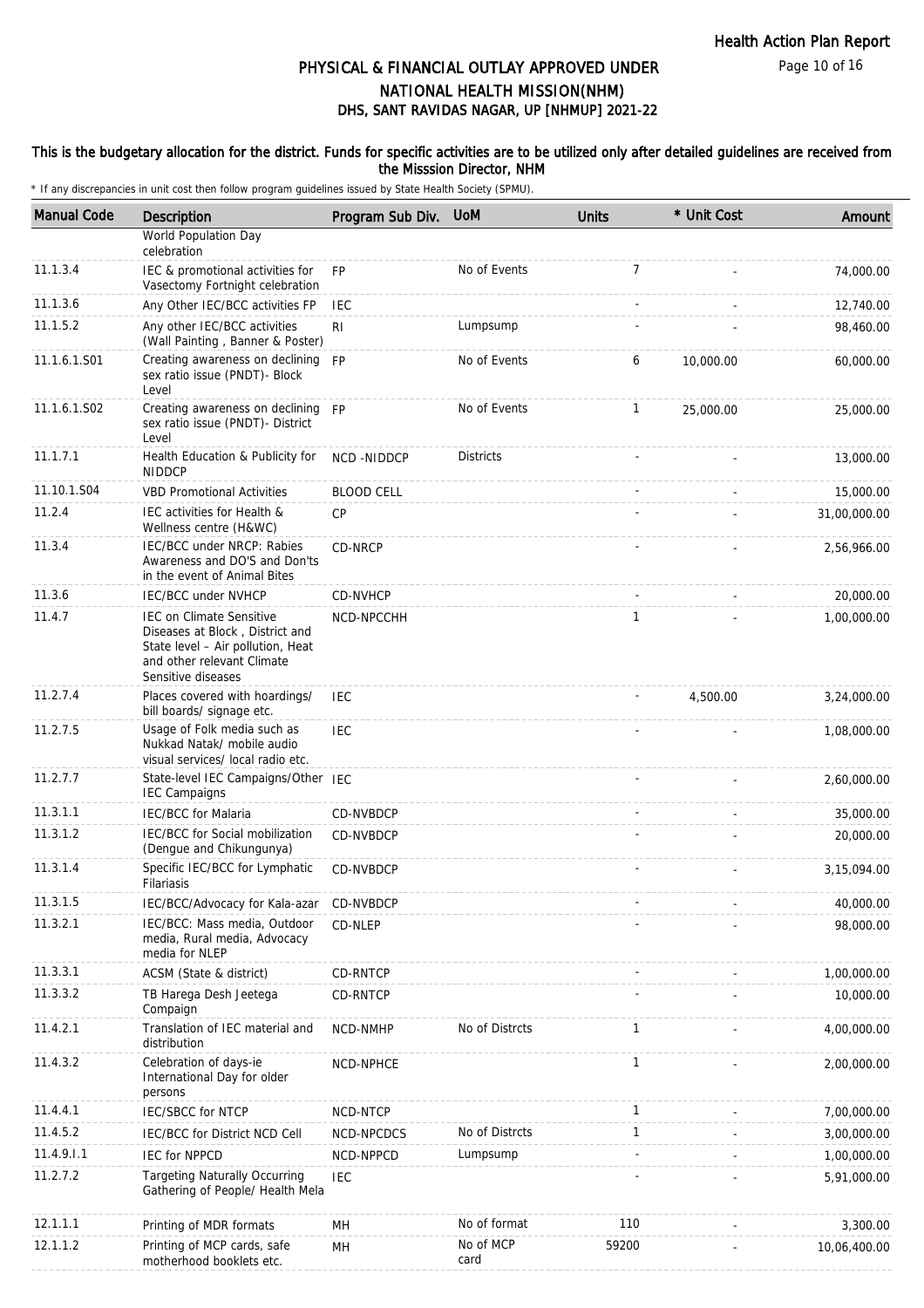Page 11 of 16

## DHS, SANT RAVIDAS NAGAR, UP [NHMUP] 2021-22 PHYSICAL & FINANCIAL OUTLAY APPROVED UNDER NATIONAL HEALTH MISSION(NHM)

### This is the budgetary allocation for the district. Funds for specific activities are to be utilized only after detailed guidelines are received from the Misssion Director, NHM

| <b>Manual Code</b> | Description                                                                                                                                                | Program Sub Div. | <b>UoM</b>                    | <b>Units</b> | * Unit Cost | Amount       |
|--------------------|------------------------------------------------------------------------------------------------------------------------------------------------------------|------------------|-------------------------------|--------------|-------------|--------------|
| 12.1.1.3           | Printing of labor room registers<br>and casesheets/ LaQshya related<br>printing                                                                            | <b>MH</b>        | No of Case<br>sheet           | 25800        |             | 2,58,000.00  |
| 12.1.1.4           | Printing cost for MAA<br>programme                                                                                                                         | <b>CH</b>        | No of Distrcts                | $\mathbf{1}$ |             | 16,476.00    |
| 12.1.1.5           | Any other (Printing of CAC<br>Format)                                                                                                                      | FP               | No of format                  | 250          |             | 37,500.00    |
| 12.1.2.4           | Printing of Child Death Review<br>formats                                                                                                                  | CH               | No of format                  | 49275        |             | 24,638.00    |
| 12.1.2.5           | Printing of compliance cards and CH<br>reporting formats for National<br>Iron Plus Initiative-for 6-59<br>months age group and for 5-10<br>years age group |                  | No of Register<br>/ Formats   | $\mathbf{1}$ |             | 17,849.00    |
| 12.1.2.6           | Printing of IEC materials and<br>reporting formats etc. for<br>National Deworming Day                                                                      | <b>RKSK</b>      |                               | 6688         |             | 1,77,415.00  |
| 12.1.2.7           | Printing of IEC Materials and<br>monitoring formats for IDCF                                                                                               | <b>CH</b>        | No of Distrcts                | $\mathbf{1}$ |             | 1,18,000.00  |
| 12.1.2.10          | Printing (SNCU data<br>management)                                                                                                                         | CH               | No of Units                   | $\mathbf{1}$ |             | 1,00,000.00  |
| 12.1.2.11          | Printing of HBNC referral cards<br>and other formats                                                                                                       | <b>CH</b>        | No of format                  | 417940       |             | 2,08,970.00  |
| 12.1.3.3           | Printing of FP Manuals,<br>Guidelines, etc.                                                                                                                | FP               | Lumpsump                      | $\mathbf{1}$ |             | 2,78,455.00  |
| 12.1.6.1           | Printing and dissemination of<br>Immunization cards, tally sheets,<br>monitoring forms etc.                                                                | R <sub>l</sub>   | No of<br><b>Benificieries</b> | 56301        |             | 5,63,010.00  |
| 12.3.4             | Printing for formats/registers<br>under NVHCP                                                                                                              | <b>CD-NVHCP</b>  |                               |              |             | 5,500.00     |
| 12.3.5.1           | Printing of form P,L, S under<br>IDSP progrm                                                                                                               | CD-IDSP          |                               |              |             | 45,864.00    |
| 12.3.6             | Printing fo formats for<br>monitoring and surrveilence<br><b>NRCP</b>                                                                                      | CD-NRCP          |                               |              |             | 76,702.00    |
| 12.2.8.S02         | Printing of Sub Centre and<br><b>VHSNC Register</b>                                                                                                        | CP               |                               |              |             | 1,24,650.00  |
| 12.2.2.1           | Printing of ASHA diary                                                                                                                                     | CP               | No of ASHA &<br>AF            |              |             | 2,70,375.00  |
| 12.2.2.2           | Printing of ASHA Modules and<br>formats                                                                                                                    | CP               | Lumpsump                      |              |             | 54,765.00    |
| 12.2.2.3           | Printing of CBAC format                                                                                                                                    | CP               |                               |              |             | 13,45,150.00 |
| 12.2.3.1           | Printing of cards for screening of BLOOD CELL<br>children for hemoglobinopathies                                                                           |                  | Lumpsump                      |              |             | 25,000.00    |
| 12.2.4.1           | Printing of HMIS Formats                                                                                                                                   | <b>MIS</b>       | Lumpsump                      |              |             | 32,238.00    |
| 12.2.4.3           | Printing of MCTS follow-up<br>formats/ services due list/ work<br>plan                                                                                     | <b>MIS</b>       | No of ASHA                    | 1355         |             | 48,776.00    |
| 12.2.5.1           | Printing Activites for Ayushman<br>Bharat H&WC                                                                                                             | <b>CP</b>        | No.of Register                |              |             | 13,500.00    |
| 12.3.1.1           | Printing of forms/registers for<br>Lymphatic Filariasis                                                                                                    | CD-NVBDCP        |                               |              |             | 94,092.00    |
| 12.3.1.3           | Printing of recording and<br>reporting forms/registers for<br>Malaria                                                                                      | CD-NVBDCP        |                               |              |             | 25,000.00    |
| 12.3.2.1           | Printing works                                                                                                                                             | CD-NLEP          |                               |              |             | 25,000.00    |
| 12.3.3.1           | Printing (ACSM)                                                                                                                                            | CD-RNTCP         |                               |              |             | 2,30,000.00  |
| 12.3.3.2           | Printing                                                                                                                                                   | CD-RNTCP         |                               |              |             | 1,80,000.00  |
| 12.4.4.1           | Printing of Challan Books under<br><b>NTCP</b>                                                                                                             | NCD-NTCP         |                               | 1            |             | 21,000.00    |
| 12.4.5.1           | Patient referral cards at PHC                                                                                                                              | NCD-NPCDCS       | No of PHC                     | $\mathbf{1}$ |             | 52,500.00    |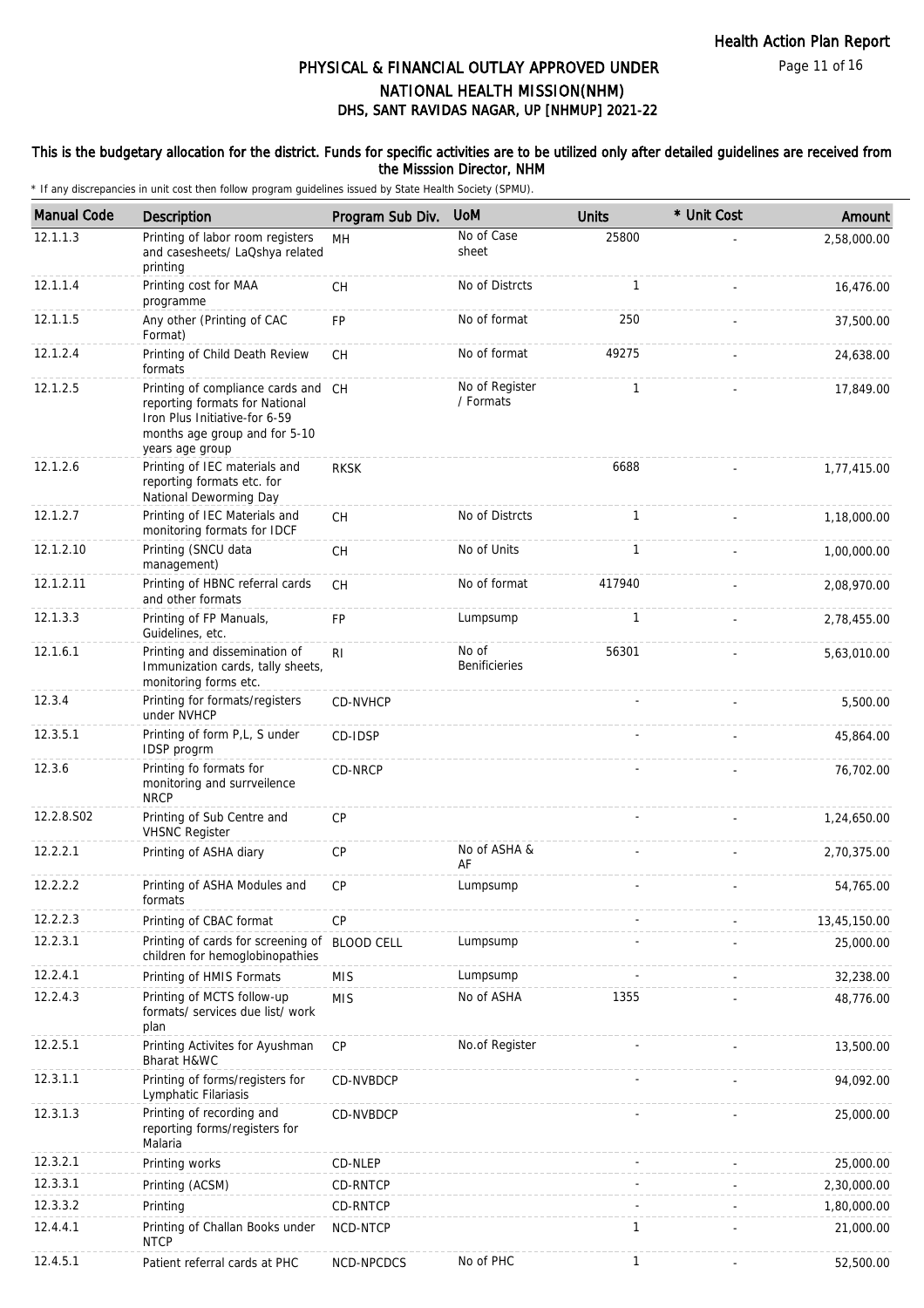Page 12 of 16

# DHS, SANT RAVIDAS NAGAR, UP [NHMUP] 2021-22 PHYSICAL & FINANCIAL OUTLAY APPROVED UNDER NATIONAL HEALTH MISSION(NHM)

### This is the budgetary allocation for the district. Funds for specific activities are to be utilized only after detailed guidelines are received from the Misssion Director, NHM

| <b>Manual Code</b> | Description                                                                                                                        | Program Sub Div. | <b>UoM</b>                              | <b>Units</b> | * Unit Cost | Amount       |
|--------------------|------------------------------------------------------------------------------------------------------------------------------------|------------------|-----------------------------------------|--------------|-------------|--------------|
|                    | Level                                                                                                                              |                  |                                         |              |             |              |
| 12.4.5.2           | Patient referral cards at Sub-<br>centre level                                                                                     | NCD-NPCDCS       |                                         |              |             | 1,93,750.00  |
| 13.2.1             | Assessments                                                                                                                        | QA               | No of Units                             |              | 8,000.00    | 16,000.00    |
| 13.2.2             | Kayakalp Awards                                                                                                                    | QA               |                                         | 2            |             | 2,50,000.00  |
| 14.2.3.S02         | Implementation of FP-LMIS<br>District-Transportation Cost                                                                          | <b>FP</b>        | Yearly                                  | $\mathbf{1}$ | 74,973.00   | 74,973.00    |
| 14.2.5             | Alternative Vaccine Delivery in<br>other areas                                                                                     | R <sub>l</sub>   | No of Session                           | 16272        | 90.00       | 14,64,480.00 |
| 14.2.6             | POL for vaccine delivery from<br>State to district and from district<br>to PHC/CHCs                                                | R <sub>l</sub>   | <b>Districts</b>                        | $\mathbf{1}$ | 2,00,000.00 | 2,00,000.00  |
| 14.2.7             | Cold chain maintenance                                                                                                             | RI               | No of Points                            |              |             | 28,000.00    |
| 14.2.11            | Vehicle Hiring (NTEP)                                                                                                              | CD-RNTCP         |                                         |              |             | 80,000.00    |
| 14.2.13            | Sample transportation cost<br>under NVHCP                                                                                          | <b>CD-NVHCP</b>  |                                         |              |             | 12,000.00    |
| 14.2.14.S01        | Other Oprational Cost for State,<br>Regional and District Drug Ware<br>Houses                                                      | -RI              |                                         |              |             | 8,06,148.00  |
| 15.4.2             | Reimbursement for cataract<br>operation for NGO and Private<br>Practitioners                                                       | <b>NCD-NPCB</b>  | No of Cases                             |              |             | 1,96,000.00  |
| 15.3.3.3           | Private Provider Incentive                                                                                                         | CD-RNTCP         |                                         |              |             | 2,25,600.00  |
| 15.3.1.2           | Inter-sectoral convergence                                                                                                         | CD-NVBDCP        |                                         |              |             | 7,000.00     |
| 16.1.1.1.1         | State                                                                                                                              | <b>PM</b>        |                                         | 23           |             | 6,900.00     |
| 16.1.1.4           | Prepare detailed operational plan RBSK<br>for RBSK across districts<br>(including cost of plan)                                    |                  | No of Block                             | 6            | 500.00      | 3,000.00     |
| 16.1.1.6           | To develop micro plan at sub-<br>centre level                                                                                      | R <sub>l</sub>   | No of Sub<br>Centre                     | 183          | 100.00      | 18,300.00    |
| 16.1.1.7           | For consolidation of micro plans<br>at block level                                                                                 | -RI              | No of Block                             | 9            | 1,000.00    | 9,000.00     |
| 16.1.2.1.6         | Review meetings/ workshops<br>under RKSK                                                                                           | <b>RKSK</b>      |                                         | 2            |             | 10,000.00    |
| 16.1.2.1.7         | RBSK Convergence/Monitoring<br>meetings                                                                                            | <b>RBSK</b>      | No of<br>Meetings                       | 3            | 500.00      | 9,000.00     |
| 16.1.2.1.14        | Quarterly review meetings<br>exclusive for RI at district level<br>with Block MOs, CDPO, and<br>other stake holders                | R <sub>l</sub>   | No. of<br>Participants                  | 140          |             | 14,000.00    |
| 16.1.2.1.15        | Quarterly review meetings<br>exclusive for RI at block level                                                                       | R <sub>l</sub>   | Lumpsump                                |              |             | 26,000.00    |
| 16.1.2.1.16        | <b>IDSP Meetings</b>                                                                                                               | CD-IDSP          |                                         |              |             | 6,000.00     |
| 16.1.2.1.17        | State Task Force, State<br><b>Technical Advisory Committee</b><br>meeting, District coordination<br>meeting (Lymphatic Filariasis) | CD-NVBDCP        |                                         |              |             | 60,000.00    |
| 16.1.2.1.22        | Monthly meeting with the<br>hospital staff                                                                                         | NCD-NTCP         |                                         | 1            |             | 48,000.00    |
| 16.1.2.1.24        | Sensitization workshop/ Meeting<br>of the State Program Officers<br>and District level Health Officers                             | NCD-NPCCHH       |                                         | $\mathbf{1}$ |             | 25,000.00    |
| 16.1.2.1.28.S01    | District Level MDR Review<br>Meeting                                                                                               | MН               | No of District<br>level MDR<br>meetings | 6            |             | 18,000.00    |
| 16.1.2.2.3         | State/ District Quality Assurance<br>Unit (Monitoring & Supervision)                                                               | QA               |                                         |              |             | 3,60,000.00  |
| 16.1.2.2.8         | Monitoring & Supervision<br>(Lymphatic Filariasis)                                                                                 | CD-NVBDCP        |                                         |              |             | 60,000.00    |
| 16.1.2.2.9         | Monitoring & Evaluation (Kala                                                                                                      | CD-NVBDCP        |                                         |              |             | 10,000.00    |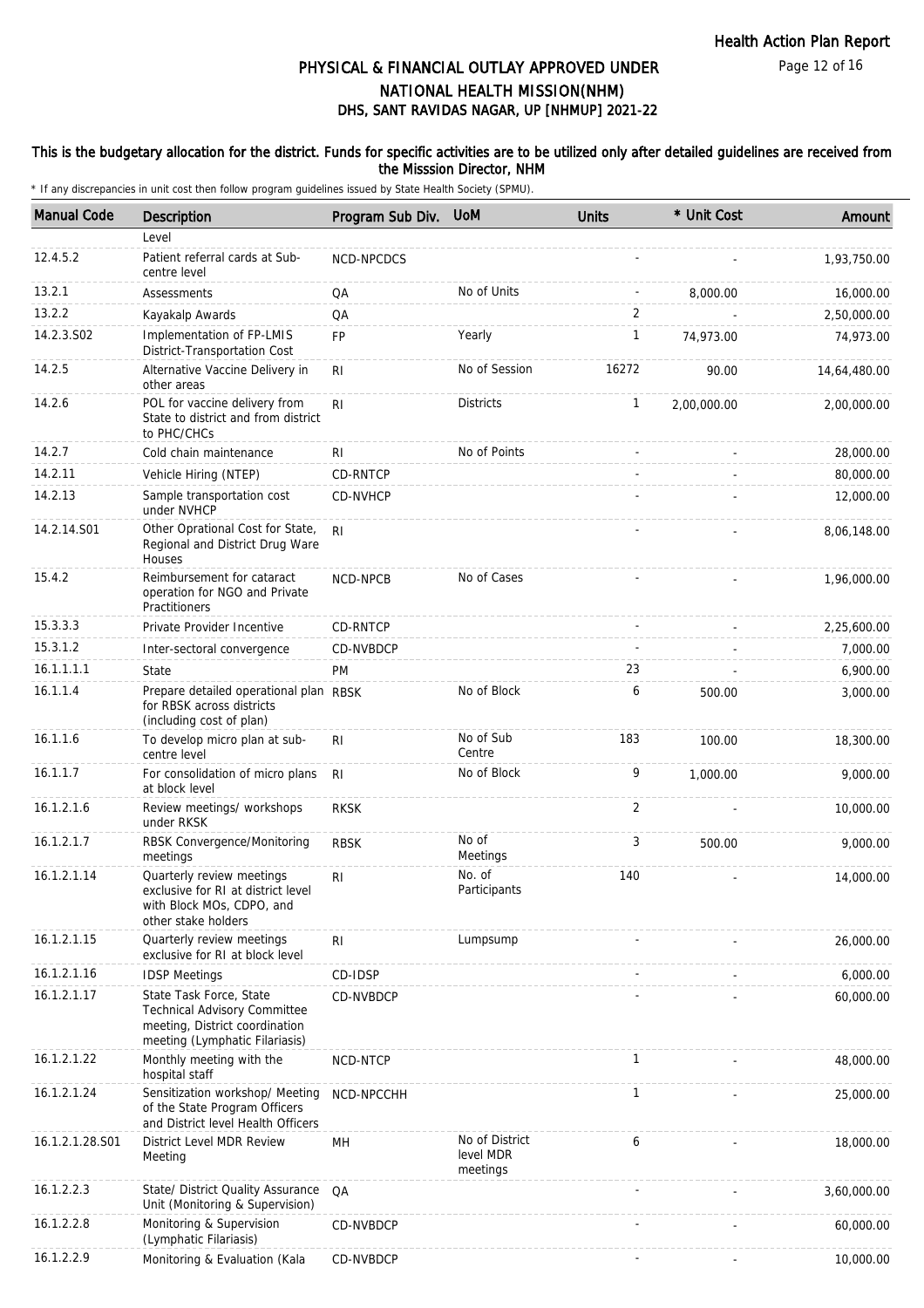Page 13 of 16

# DHS, SANT RAVIDAS NAGAR, UP [NHMUP] 2021-22 PHYSICAL & FINANCIAL OUTLAY APPROVED UNDER NATIONAL HEALTH MISSION(NHM)

#### This is the budgetary allocation for the district. Funds for specific activities are to be utilized only after detailed guidelines are received from the Misssion Director, NHM

| <b>Manual Code</b> | <b>Description</b>                                                                                                                                    | Program Sub Div. UoM |                                                         | <b>Units</b> | * Unit Cost | Amount       |
|--------------------|-------------------------------------------------------------------------------------------------------------------------------------------------------|----------------------|---------------------------------------------------------|--------------|-------------|--------------|
|                    | Azar)                                                                                                                                                 |                      |                                                         |              |             |              |
| 16.1.2.2.12        | District NCD Cell                                                                                                                                     | NCD-NPCDCS           |                                                         | $\mathbf{1}$ |             | 2,00,000.00  |
| 16.1.2.2.13        | Supervision and Monitoring                                                                                                                            | CD-RNTCP             |                                                         |              |             | 4,00,000.00  |
| 16.1.2.2.16        | Monitoring and Surveillance<br>(review meetings, Travel) under<br><b>NRCP</b>                                                                         | CD-NRCP              |                                                         |              |             | 50,000.00    |
| 16.1.3.1.1         | Mobility Support for SPMU/State                                                                                                                       | МE                   |                                                         |              |             | 54,000.00    |
| 16.1.3.1.9         | Mobility support for Rapid<br>Response Team                                                                                                           | CD-NVBDCP            |                                                         |              |             | 33,750.00    |
| 16.1.3.1.13        | Vehicle Operation (POL) (NTEP)                                                                                                                        | CD-RNTCP             |                                                         |              |             | 6,10,000.00  |
| 16.1.3.1.14        | Vehicle hiring (NTEP)                                                                                                                                 | CD-RNTCP             |                                                         |              |             | 5,94,000.00  |
| 16.1.3.1.18.2      | Hiring of Operational Vehicle<br>under NTCP                                                                                                           | NCD-NTCP             |                                                         | $\mathbf{1}$ |             | 4,80,000.00  |
| 16.1.3.3.1         | PM activities for World<br>Population Day' celebration<br>(Only mobility cost): funds<br>earmarked for district level<br>activities                   | <b>FP</b>            | No of Events                                            | 1            | 20,000.00   | 20,000.00    |
| 16.1.3.3.2         | PM activities for Vasectomy<br>Fortnight celebration (Only<br>mobility cost): funds earmarked<br>for district level activities                        | <b>FP</b>            | No of Events                                            | $\mathbf{1}$ | 5,000.00    | 5,000.00     |
| 16.1.3.3.3.S01     | Mobility Support for District -<br>M&E                                                                                                                | ME                   | 02 Taxis hired<br>at Dist. for SS<br>@33000/Vehic<br>le | 24           | 33,000.00   | 7,92,000.00  |
| 16.1.3.3.3.S03     | Mobilty Support for CHO TA/DA                                                                                                                         | <b>CP</b>            | No. of CHO                                              |              | 500.00      | 4,44,000.00  |
| 16.1.3.3.5         | Mobility Costs for ASHA<br>Resource Centre/ASHA<br>Mentoring Group (Kindly Specify)                                                                   | <b>CP</b>            |                                                         |              |             | 10,000.00    |
| 16.1.3.3.7         | Mobility Support for supervision<br>for district level officers.                                                                                      | R <sub>l</sub>       | No of Distrcts                                          |              |             | 2,00,000.00  |
| 16.1.3.3.8         | MOBILITY: Travel Cost, POL,<br>etc. during outbreak<br>investigations and field visits for<br>monitoring programme activities<br>at DSU on need basis | CD-IDSP              |                                                         |              |             | 3,00,000.00  |
| 16.1.3.3.9         | Monitoring, Evaluation &<br>Supervision & Epidemic<br>Preparedness (Only Mobility<br>Expenses)                                                        |                      |                                                         |              |             | 1,98,000.00  |
| 16.1.3.3.10        | Travel expenses - Contractual<br>Staff at District level                                                                                              | CD-NLEP              |                                                         |              |             | 25,000.00    |
| 16.1.3.3.11        | Mobility Support: District Cell                                                                                                                       | CD-NLEP              |                                                         |              |             | 1,50,000.00  |
| 16.1.3.3.13        | Miscellaneous/ Travel                                                                                                                                 | NCD-NMHP             |                                                         | $\mathbf{1}$ |             | 5,00,000.00  |
| 16.1.3.3.14        | <b>Enforcement Squads</b>                                                                                                                             | NCD-NTCP             |                                                         | $\mathbf{1}$ |             | 10,000.00    |
| 16.1.3.3.16        | District NCD Cell (TA, DA, POL)                                                                                                                       | NCD-NPCDCS           |                                                         | $\mathbf{1}$ |             | 2,00,000.00  |
| 16.1.3.3.17.S01    | Mission Parivar Vikas Campaign                                                                                                                        | <b>FP</b>            | No of<br>Campaign                                       |              | 1,000.00    |              |
| 16.1.3.4.1         | PM activities for World<br>Population Day' celebration<br>(Only mobility cost): funds<br>earmarked for block level<br>activities                      | <b>FP</b>            | No of Events                                            | 6            | 1,000.00    | 6,000.00     |
| 16.1.3.4.2         | PM activities for Vasectomy<br>Fortnight celebration (Only<br>mobility cost): funds earmarked<br>for block level activities                           | <b>FP</b>            | No of Events                                            | 6            | 1,000.00    | 6,000.00     |
| 16.1.3.4.3.S01     | Mobility for Supportive<br>Supervision At Block Level-M&E                                                                                             | ME                   | 01 Taxi hired<br>at Block level<br>for SS               |              | 33,000.00   | 23,76,000.00 |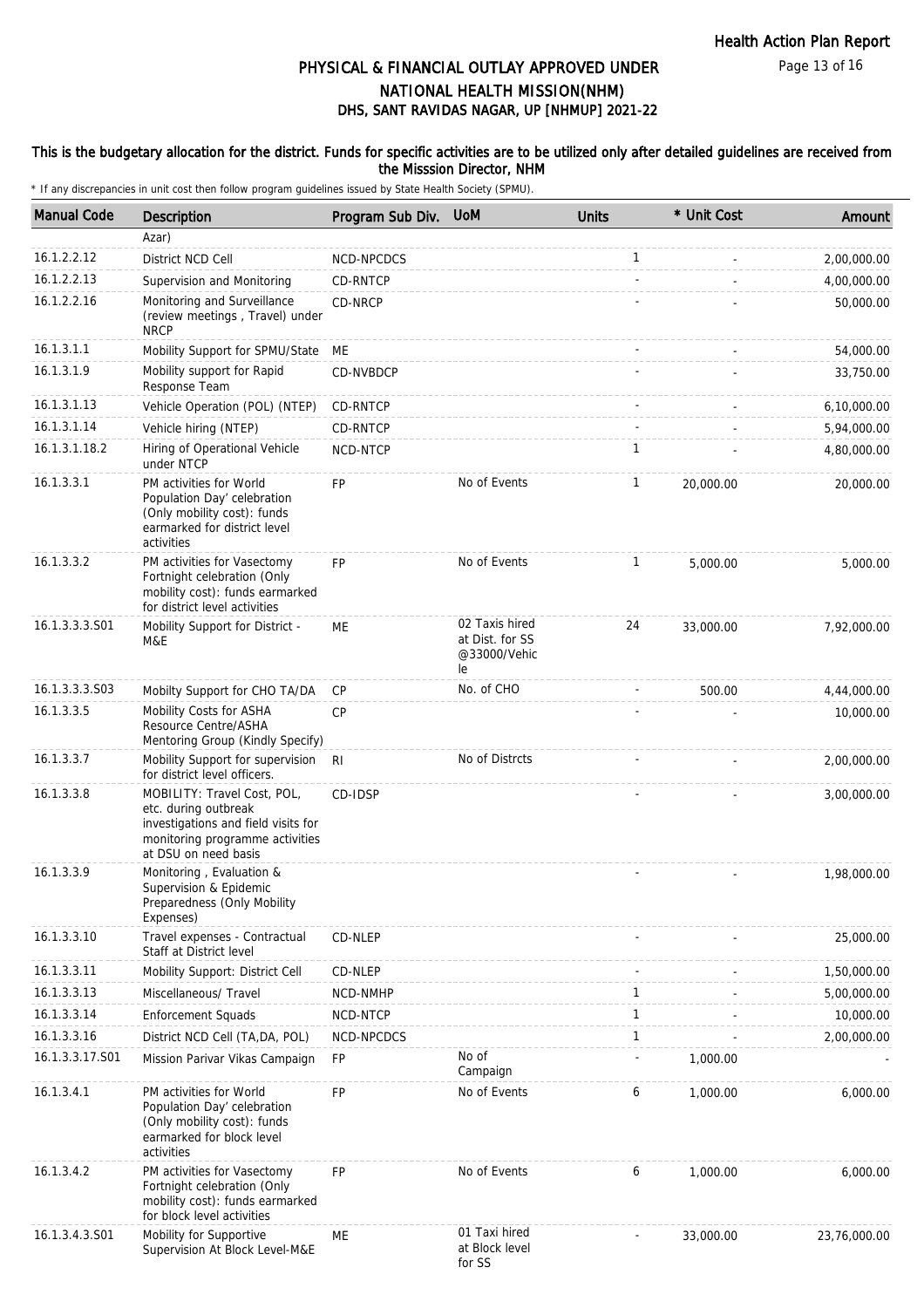Page 14 of 16

## DHS, SANT RAVIDAS NAGAR, UP [NHMUP] 2021-22 PHYSICAL & FINANCIAL OUTLAY APPROVED UNDER NATIONAL HEALTH MISSION(NHM)

### This is the budgetary allocation for the district. Funds for specific activities are to be utilized only after detailed guidelines are received from the Misssion Director, NHM

| <b>Manual Code</b> | Description                                                                                              | Program Sub Div. | <b>UoM</b>                   | <b>Units</b> | * Unit Cost | Amount       |
|--------------------|----------------------------------------------------------------------------------------------------------|------------------|------------------------------|--------------|-------------|--------------|
|                    |                                                                                                          |                  | @33000/Vehic<br>le           |              |             |              |
| 16.1.3.4.3.S02     | Mobility Support &<br>Commnication cost for BCPM                                                         | <b>CP</b>        | No. of BCPM                  |              | 5,100.00    | 3,67,200.00  |
| 16.1.3.4.5.S01     | Communication Cost for HWC<br>Staff                                                                      | <b>CP</b>        |                              |              |             | 3,70,000.00  |
| 16.1.4.1.1         | JSY Administrative Expenses                                                                              | MH               | As per<br>Deliveries<br>Load |              |             | 16,45,360.00 |
| 16.1.4.1.5         | Office expenses on telephone,<br>fax, Broadband Expenses &<br><b>Other Miscellaneous</b><br>Expenditures | CD-IDSP          |                              |              |             | 1,68,000.00  |
| 16.1.4.1.6         | contingency support                                                                                      | CD-NVBDCP        |                              |              |             | 50,000.00    |
| 16.1.4.1.10        | Office Operation (Miscellaneous)                                                                         | CD-RNTCP         |                              |              |             | 2,25,000.00  |
| 16.1.4.1.11        | Tobacco Cessation Centre (TCC): NCD-NTCP<br>Office Expenses                                              |                  |                              | $\mathbf{1}$ |             | 1,00,000.00  |
| 16.1.4.2.1         | District Quality Assurance Unit<br>(Operational cost)                                                    | QA               |                              |              |             | 3,96,000.00  |
| 16.1.4.2.4         | Office operation & Maintenance - CD-NLEP<br><b>District Cell</b>                                         |                  |                              |              |             | 35,000.00    |
| 16.1.4.2.5         | District Cell - Consumables                                                                              | CD-NLEP          |                              |              |             | 30,000.00    |
| 16.1.4.2.6         | Operational expenses of the<br>district centre : rent, telephone<br>expenses, website etc.               | NCD-NMHP         |                              | 1            |             | 10,000.00    |
| 16.1.4.2.8         | District Tobacco Control Cell<br>(DTCC): Misc./Office Expenses                                           | NCD-NTCP         |                              | $\mathbf{1}$ |             | 5,00,000.00  |
| 16.1.4.2.9         | District NCD Cell (Contingency)                                                                          | NCD-NPCDCS       |                              | $\mathbf{1}$ |             | 1,00,000.00  |
| 16.1.4.3.1         | SNCU Data management<br>(excluding HR)                                                                   | <b>CH</b>        | No of Units                  | $\mathbf{1}$ | 1,00,000.00 | 60,000.00    |
| 16.1.5.2.1         | Minor repairs and AMC of<br>IT/office equipment supplied<br>under IDSP                                   | CD-IDSP          |                              |              |             | 10,000.00    |
| 16.1.5.2.4         | Vehicle Operation (Maintenance) CD-RNTCP                                                                 |                  |                              |              |             | 90,000.00    |
| 16.1.5.3.1         | PM activities under Micronutrient RI<br>Supplementation Programme                                        |                  | Lumpsump                     |              |             | 1,52,000.00  |
| 16.1.5.3.3         | Concurrent Audit system                                                                                  | FD               |                              |              |             | 90,000.00    |
| 16.1.5.3.7         | Epidemic preparedness (Dengue CD-NVBDCP<br>& Chikungunya)                                                |                  |                              |              |             | 35,000.00    |
| 16.1.5.3.16.S05    | DPMU Operational Cost                                                                                    | HR.              |                              | 1            |             | 13,76,220.00 |
| 16.1.5.3.16.S06    | <b>BPMU Oprational Cost</b>                                                                              | ${\sf HR}$       |                              | 6            |             | 12,50,208.00 |
| 16.1.5.3.16.S09    | Oprational Cost for RBSK                                                                                 | <b>RBSK</b>      | No of DEIC<br>Manager        | 1            | 10,000.00   | 10,000.00    |
| 16.1.5.3.16.S10    | Operational cost of RBSK-MHT                                                                             | <b>RBSK</b>      | No of Team                   | 12           | 14,000.00   | 1,68,000.00  |
| 16.1.5.3.16.S15    | Office & Administrative Expence<br>for State & District Rabies<br>Program                                | CD-NRCP          |                              |              |             | 12,000.00    |
| 16.1.5.3.16.S18    | Office operational cost & other<br>office expences unedr NPCB                                            | NCD-NPCB         |                              |              |             | 1,00,000.00  |
| 16.1.5.3.16.S22.   | Pol & Opex of DG set of Vaccine<br>Storage at District level & other<br>Cold Chain Point under RI        | -RI              | <b>Districts</b>             |              | 1,20,000.00 | 1,20,000.00  |
| 16.2.1.S02         | Data Entry Operator                                                                                      | FP               | No of<br>HR/MONTH            | $\mathbf{1}$ | 14,071.00   | 2,55,259.00  |
| 16.2.1.S11         | Contigency District PCPNDT Cell                                                                          | FP               | No of<br>District/Month      | 1            | 5,000.00    | 5,000.00     |
| 16.2.2.S03         | District Level Mobility Support<br>for PNDT Team                                                         | FP               | No of Distrcts               | $\mathbf{1}$ | 50,000.00   | 50,000.00    |
| 16.3.2.S01         | Mobility Support for HMIS &<br>MCTS Block Level                                                          | <b>MIS</b>       |                              | 6            |             | 21,600.00    |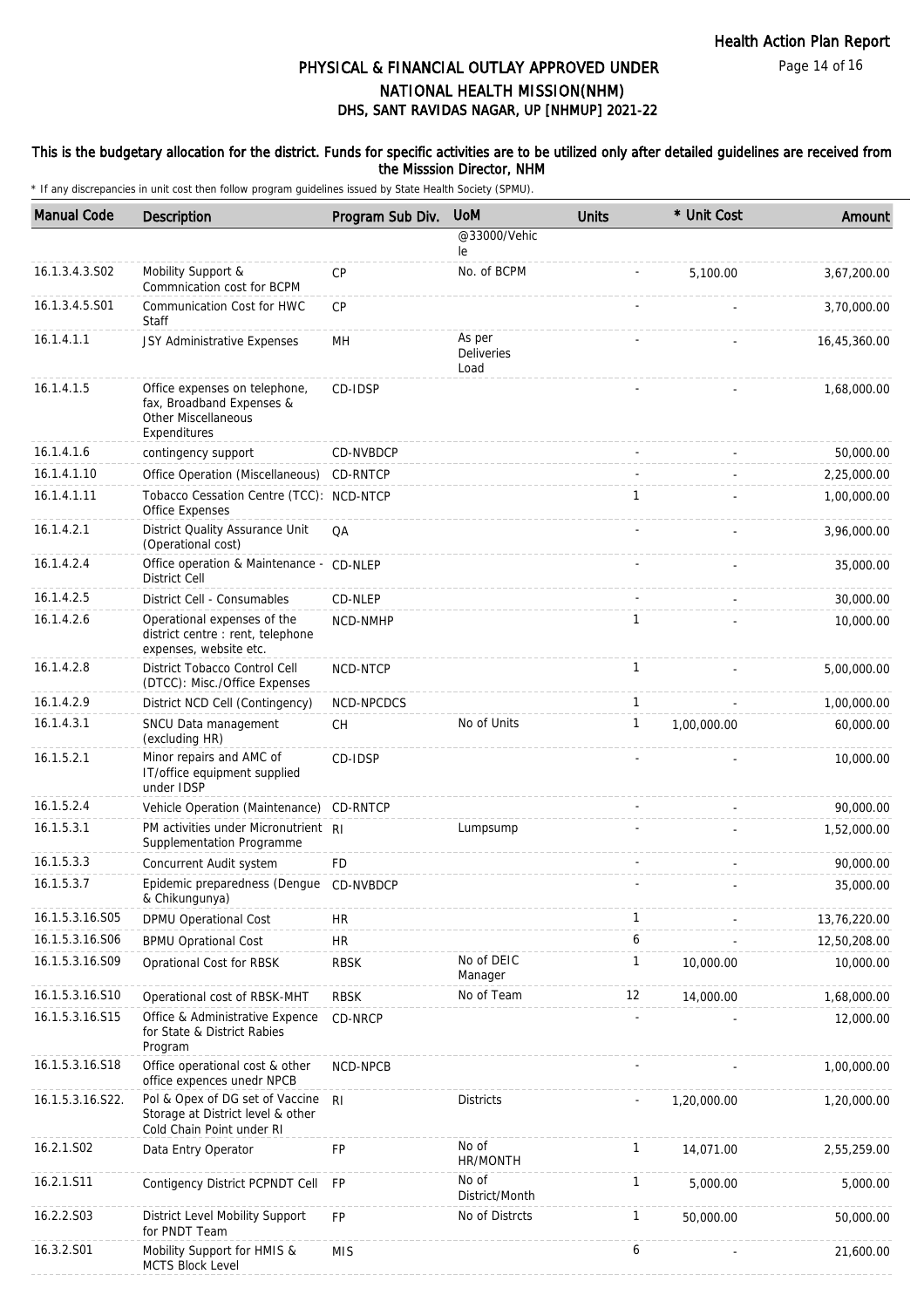Page 15 of 16

# DHS, SANT RAVIDAS NAGAR, UP [NHMUP] 2021-22 PHYSICAL & FINANCIAL OUTLAY APPROVED UNDER NATIONAL HEALTH MISSION(NHM)

#### This is the budgetary allocation for the district. Funds for specific activities are to be utilized only after detailed guidelines are received from the Misssion Director, NHM

| <b>Manual Code</b> | Description                                                                      | Program Sub Div. | <b>UoM</b>                      | <b>Units</b>   | * Unit Cost | Amount       |
|--------------------|----------------------------------------------------------------------------------|------------------|---------------------------------|----------------|-------------|--------------|
| 16.3.3.S01         | Operational cost for HMIS &<br>MCTS-AMC                                          | <b>MIS</b>       |                                 |                |             | 61,600.00    |
| 16.3.3.S02         | Operational cost for HMIS &<br>MCTS-Internet                                     | <b>MIS</b>       |                                 |                |             | 90,000.00    |
| 16.3.3.S03         | Operational cost for HMIS &<br>MCTS-Office Expenditure                           | <b>MIS</b>       |                                 |                |             | 1,26,000.00  |
| 16.3.3.S04         | Operational cost for HMIS &<br>MCTS-Recurring Charges for<br><b>ANMOL Tablet</b> | <b>MIS</b>       |                                 | 183            |             | 6,58,800.00  |
| 16.4.2.1.1.S01     | District Programme Manager                                                       | <b>HR</b>        |                                 | $\mathbf{1}$   |             | 6,61,632.00  |
| 16.4.2.1.1.S02     | <b>District Community Process</b><br>Manager                                     | <b>HR</b>        |                                 | $\mathbf{1}$   |             | 5,38,488.00  |
| 16.4.2.1.1.S04     | District Accounts Manager                                                        | <b>HR</b>        |                                 | $\mathbf{1}$   |             | 5,38,488.00  |
| 16.4.2.1.1.S05     | District Data Cum Account<br>Assistant                                           | <b>HR</b>        |                                 | $\mathbf{1}$   |             | 3,67,548.00  |
| 16.4.2.1.1.S06     | DEIC manager                                                                     | <b>RBSK</b>      |                                 | $\mathbf{1}$   |             | 5,02,080.00  |
| 16.4.2.1.1.S09     | Support Staff                                                                    | <b>HR</b>        |                                 | $\mathbf{1}$   |             | 2,00,775.00  |
| 16.4.2.1.2.S02     | District Consultant(MH)                                                          | MH               | No of District<br>Consultant MH | 1              |             | 4,80,000.00  |
| 16.4.2.1.2.S04     | District Hospital Quality Manager QA                                             |                  |                                 | $\overline{2}$ |             | 12,21,000.00 |
| 16.4.2.1.2.S05     | <b>District Consultant Quality</b><br>Assurance                                  | QA               |                                 | $\mathbf{1}$   |             | 7,33,000.00  |
| 16.4.2.1.8.S01     | Programme cum Admin. Asst.                                                       | QA               |                                 | $\mathbf{1}$   |             | 2,34,915.00  |
| 16.4.2.2.2.S01     | District Epidemiologist-CD-IDSP                                                  | CD-IDSP          |                                 |                |             | 8,78,644.00  |
| 16.4.2.2.2.S02     | District Leprosy Consultant-CD-<br><b>NLEP</b>                                   | CD-NLEP          |                                 |                |             | 5,53,556.00  |
| 16.4.2.2.4.S01     | Sr PMDT-TB HIV Coodinators                                                       | CD-RNTCP         |                                 |                |             | 4,47,539.00  |
| 16.4.2.2.4.S02     | PPM Coordinator-RNTCP                                                            | <b>CD-RNTCP</b>  |                                 |                |             | 2,35,940.00  |
| 16.4.2.2.4.S03     | District Programme Coordinator-<br><b>RNTCP</b>                                  | <b>CD-RNTCP</b>  |                                 |                |             | 5,59,000.00  |
| 16.4.2.2.5.S01     | District Data Manager-CD-IDSP                                                    | CD-IDSP          |                                 |                |             | 3,40,578.00  |
| 16.4.2.2.6.S01     | Senior Treatment<br>Supervisor(STS)                                              | <b>CD-RNTCP</b>  |                                 |                |             | 37,91,370.00 |
| 16.4.2.2.6.S03     | Senior TB Lab Supervisor(STLS)                                                   | CD-RNTCP         |                                 |                |             | 11,64,220.00 |
| 16.4.2.2.7.S01     | Accountant- Full time                                                            | CD-RNTCP         |                                 |                |             | 3,85,000.00  |
| 16.4.3.1.1.S01     | Block Programme Manager                                                          | <b>HR</b>        |                                 | 6              |             | 24,25,968.00 |
| 16.4.3.1.1.S02     | <b>Block Account Manager</b>                                                     | HR.              |                                 | 6              |             | 20,05,056.00 |
| 16.4.3.1.1.S03     | <b>Block Community Process</b><br>Manager                                        | <b>CP</b>        |                                 |                |             | 17,89,117.00 |
| 16.4.3.1.9.S03     | Data Entry Operator-HR                                                           | <b>HR</b>        |                                 | 1              |             | 2,78,520.00  |
| 16.4.3.1.9.S04     | Data Entry Operator-MCTS OPR<br>820 MIS                                          | <b>MIS</b>       |                                 | 6              |             | 15,81,984.00 |
| 16.4.3.1.9.S05     | Data Entry Operator-MIS<br>Outsource                                             | <b>MIS</b>       |                                 | 5891           |             | 29,454.00    |
| 16.4.3.1.9.S07     | Data Entry Operator-RI                                                           | RI               |                                 |                |             | 2,37,510.00  |
| 16.4.3.1.9.S08     | Data Entry Operator-RNTCP                                                        | CD-RNTCP         |                                 |                |             | 1,62,373.00  |
| 16.4.3.1.9.S11     | Data Entry Operator- CD-IDSP                                                     | CD-IDSP          |                                 |                |             | 2,55,636.00  |
| 16.4.3.1.9.S13     | Data Entry Operator- NBCP-<br><b>District</b>                                    | NCD-NPCB         |                                 |                |             | 1,60,606.00  |
| 17.2.1             | Telemedicine/ teleconsultation<br>facility under Ayushman Bharat<br>H&WC         | <b>CP</b>        |                                 |                |             | 13,26,000.00 |
| 17.8.S05           | Internet Cost to ASHA & AF at<br><b>HWC</b>                                      | CP               | No of ASHA &<br>AF              |                | 200.00      | 12,36,000.00 |
| 18.1.4             | Counseling training for Service<br>Provider                                      | FP               | No of Batch                     | 1              | 15,400.00   | 15,400.00    |